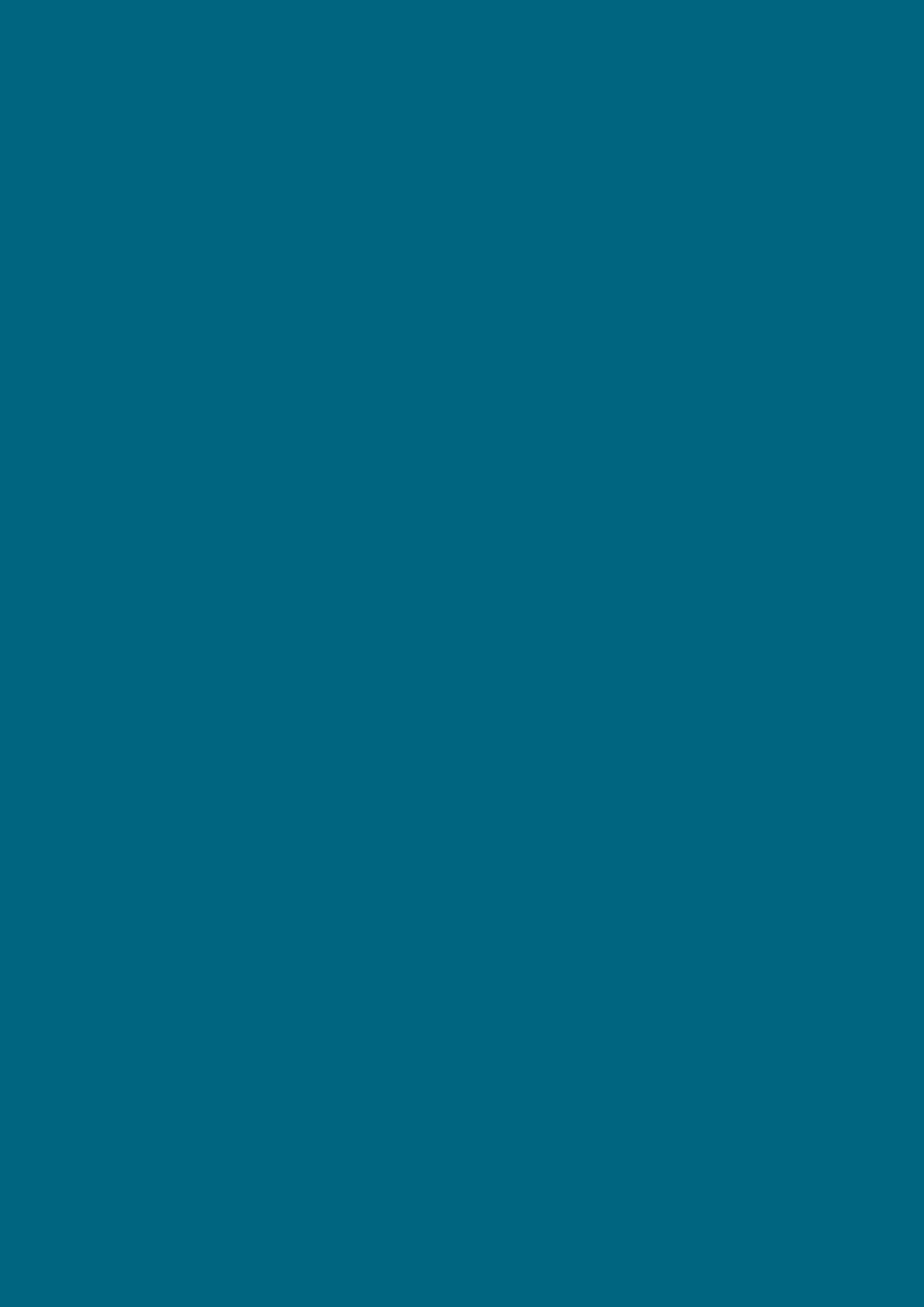## Table Of Contents

| List Of Tables & Figures                                            | $\overline{c}$ |
|---------------------------------------------------------------------|----------------|
| <b>Glossary Of Terms</b>                                            | $\overline{2}$ |
| Acknowledgements                                                    | 3              |
| <b>Executive Summary</b>                                            | 4              |
| <b>Chapter 1: Background To The Study</b>                           | 5              |
| Dublin Region Homeless Executive (DRHE)                             | 6              |
| Defining 'Homelessness' In The Dublin Region                        | 6              |
| Homeless Figures In The Dublin Region                               | $\overline{7}$ |
| Capturing Mortality Data In The Dublin Region                       | $\overline{7}$ |
| Limitations Of Pass In The Context Of This Study                    | 8              |
| <b>Chapter 2: Literature</b>                                        | 9              |
| Introduction                                                        | 10             |
| Homelessness And Health                                             | 10             |
| Homelessness Morbidity And Mortality                                | 11             |
| <b>Calculated Mortality Rates</b>                                   | 12             |
| Summary                                                             | 12             |
| <b>Chapter 3: Methods</b>                                           | 13             |
| Aim Of Study                                                        | 14             |
| <b>Study Objectives</b>                                             | 14             |
| <b>Study Design</b>                                                 | 14             |
| Denominator Data In Index Population                                | 17             |
| Numerator Data In Index Population                                  | 17             |
| Denominator Data In The General Population                          | 18             |
| Numerator Data In The General Population                            | 19             |
| <b>Inclusion Criteria</b>                                           | 19             |
| Data Sources/Measurement                                            | 20             |
| <b>Chapter 4: Results</b>                                           | 21             |
| Descriptive Data                                                    | 22             |
| <b>Standardised Mortality Ratios</b>                                | 22             |
| Cause Of Death Amongst The Homeless Population In The Dublin Region | 23             |
| <b>Chapter 5: Discussion</b>                                        | 25             |
| <b>Key Results</b>                                                  | 26             |
| Limitations                                                         | 26             |
| <b>Chapter 6: Recommendations</b>                                   | 27             |
| References                                                          | 30             |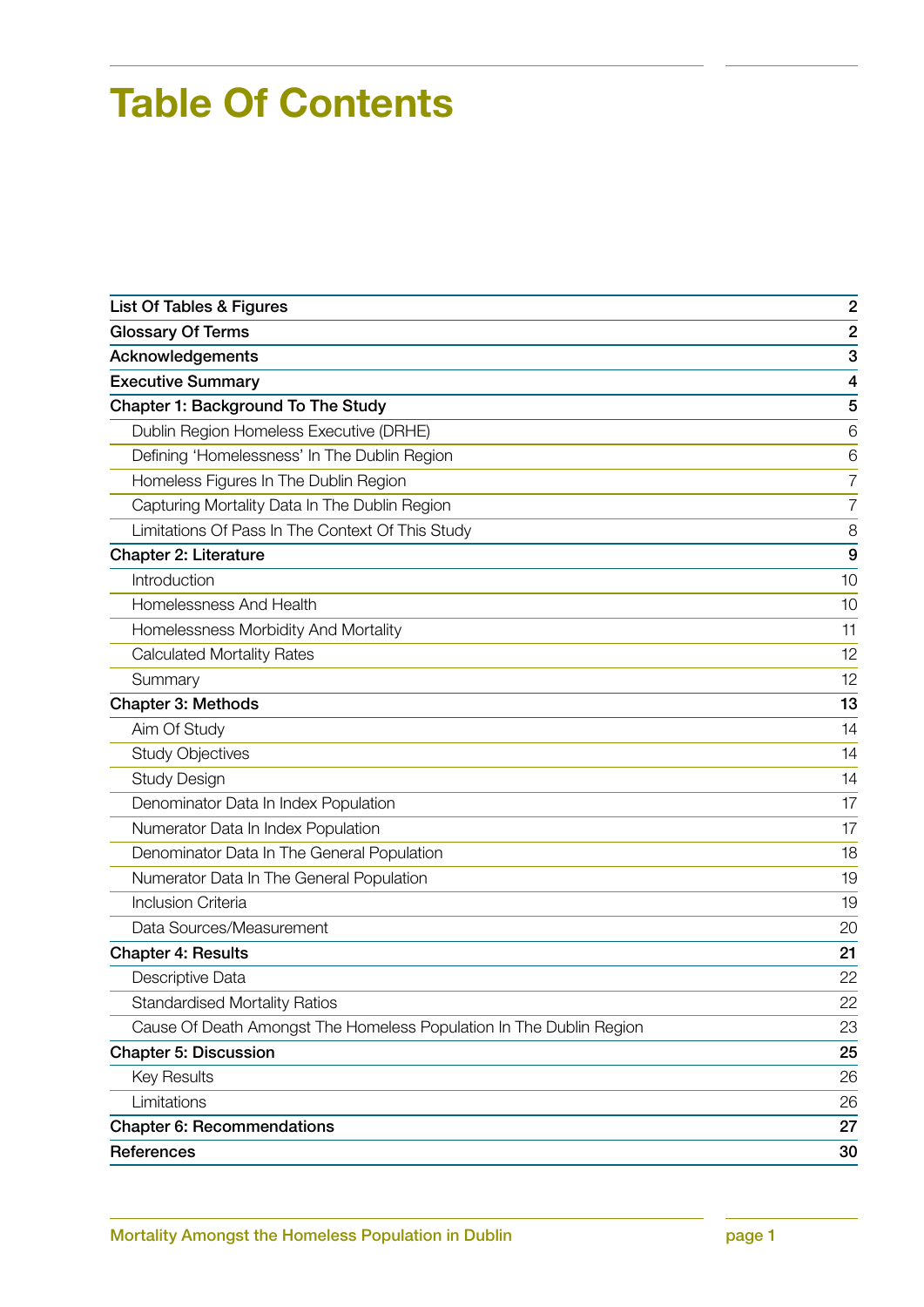### List of Tables

| page 17 | Table 1: | PASS Denominator Data for the Homeless Population 2011–2015                         |
|---------|----------|-------------------------------------------------------------------------------------|
| page 18 | Table 2: | Numerator Data Deaths in the Homeless population 2011-2015                          |
| page 18 | Table 3: | Denominator Data for the General Population 2011-2015 by age<br>and gender          |
| page 19 | Table 4: | Numerator Data in the General Population 2011-2015                                  |
| page 22 | Table 5: | Verified deaths in the homeless population in Dublin 2005-2015<br>by age and gender |
| page 22 | Table 6: | Place where homeless death occurred                                                 |
| page 23 | Table 7: | Standardised Mortality Ratios 2011-2015                                             |
| page 23 | Table 8: | Cause of death by year 2005-2015                                                    |
| page 24 | Table 9: | Drug and Alcohol Related Deaths 2005-2015                                           |

### List of Figures

| page 15<br>Figure 1: | Breakdown of persons included in study across data sources |
|----------------------|------------------------------------------------------------|
|----------------------|------------------------------------------------------------|

### Glossary of terms

| CSO<br>Central Statistics Office                         |  |
|----------------------------------------------------------|--|
|                                                          |  |
| <b>DRHE</b><br>Dublin Region Homeless Executive          |  |
| GRO<br>General Register Office                           |  |
| <b>PASS</b><br>Pathway Accommodation and Support System  |  |
| <b>SMR</b><br><b>Standardised Mortality Ratio</b>        |  |
| <b>NDTRS</b><br>National Drug Treatment Reporting System |  |
| <b>LTA</b><br>Long Term Accommodation                    |  |
| <b>STA</b><br>Short Term Accommodation                   |  |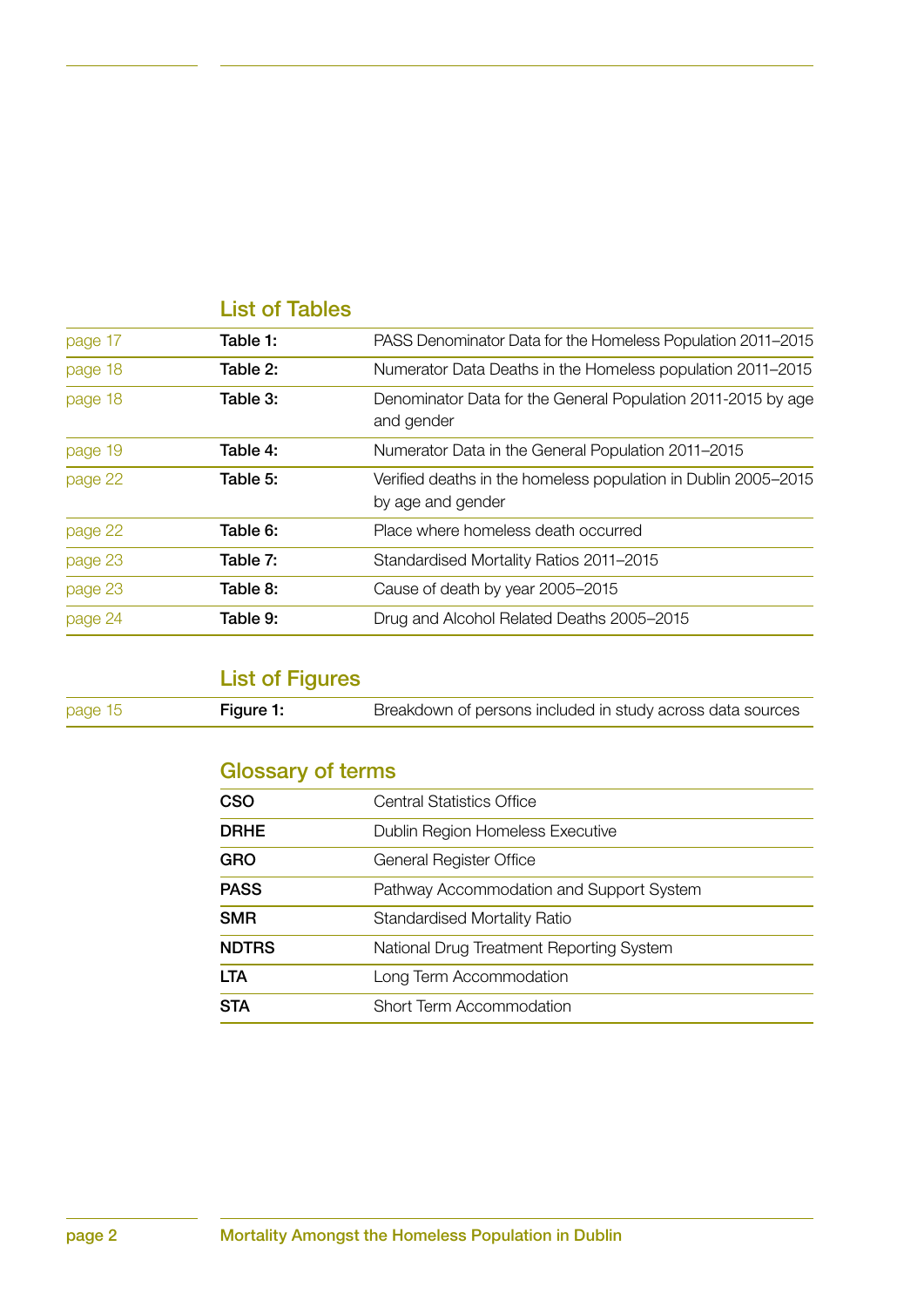## Acknowledgements

We would like to extend a very sincere thank you to all of the agencies in the homeless sector as well as Hospice Services that have participated in this research. Participating in research can be demanding and we greatly appreciate the time and effort invested by everyone involved. All agencies that were contacted participated in the study. A very special thanks to the staff at the General Register Office at Werburgh Street, the National Drug Treatment Reporting System of the Health Research Board and the Central Statistics Office, in particular the demographic division. We also wish to thank the Dublin City Coroner and the staff of the Coroner's Office. We are very grateful to Pathie Maphosa at the Dublin Region Homeless Executive for her help verifying PASS records. A sincere thank you is extended to all members of the research advisory group for their support and feedback throughout the study.

#### Participating Agencies

- Cross Care
- Depaul
- Focus Ireland
- Dublin Simon Community
- Merchants Quay Ireland
- Novas
- Peter McVerry Trust
- Salvation Army
- Sophia Housing
- St Francis Hospice Dublin
- Our Lady's Hospice Harold's Cross

#### Research Advisory Group Members:

- Dr. Briege Casey, School of Nursing and Human Sciences, Dublin City University
- Dr. Bernie O'Donoghue Hynes, Dublin Region Homeless Executive
- Dr. Denis O'Driscoll, Addiction Services, Health Service Executive
- Mr. Tony Geoghegan, Merchants Quay Ireland
- Mr. Andrew Hudson, Royal College of Surgeons in Ireland
- Dr. Regina McQuillan, St Francis Hospice, Dublin
- Dr. Fiona O'Reilly, Safetynet and Partnership of Health Equality, University of Limerick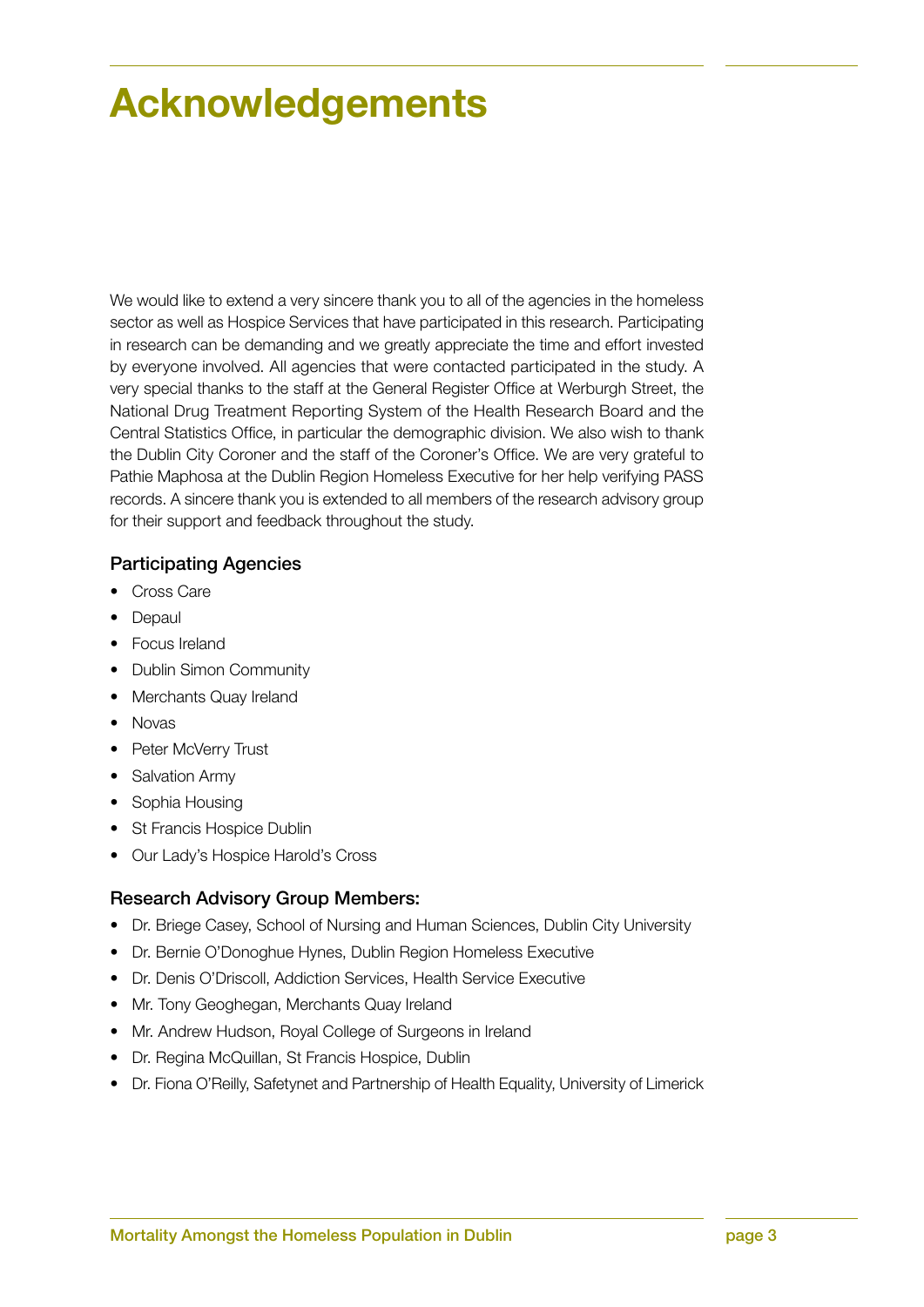## Executive Summary

Three hundred and forty three homeless people were verified as having died in the Dublin region between 2005 and 2015. More than three quarters were male (n=263/76.7%). However, due to probable incompleteness of recording of deaths in the homeless population, the number presented is a minimum number of known deaths within the population. This is particularly relevant to deaths occurring prior to the introduction of the Pathway Accommodation and Support System recording system in 2011.

The median age at death of a homeless person in the Dublin Region over this period was 42 years old. The median age at death of homeless women in the current study is 37 years old. The median age at death of homeless men in the current study is 44 years old.

Recognising that the current data represents a minimum is imperative. Homelessness is a serious public health concern.

The standardised mortality ratios (SMRs) are calculated for the years in which a denominator is available (i.e. the number of all people accessing DRHE accommodation in a given year). Thus SMRs for 2011, 2012, 2013, 2014 and 2015 for male and female homeless persons have been calculated in this study. This study found the SMR for homeless men was between 3 and almost 10 times higher compared to Dublin males in the general population. The SMR for homeless women was 6 to 10 times higher than Dublin women in the general population.

Cause of death was also examined utilising death certificates and coroner's records. Drug and alcohol intoxication was the most common cause of death amongst the homeless population, accounting for 39.9% of deaths where cause of death is known. Homeless persons in the current study were more likely to die by overdose than the general population, with opioids accounting for the majority of drug related deaths.

Both the Coroner's Office and the hospices have an important consultative role to play in the recording and reporting of homeless deaths and any proposed reform should include both as key stakeholders; others include addiction services, mental health services, prison services and hospitals.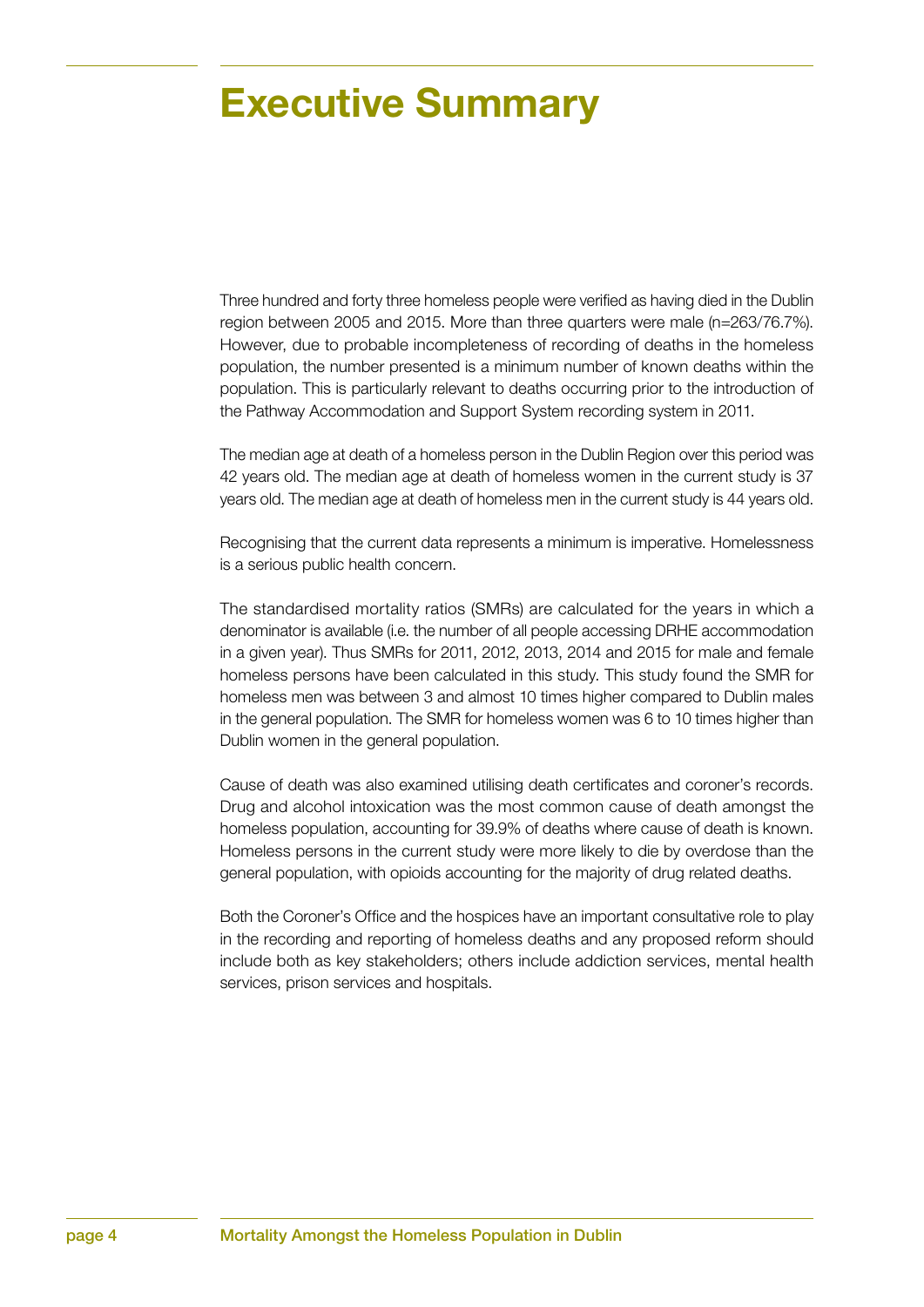

## BACKGROUND TO **THE STUDY**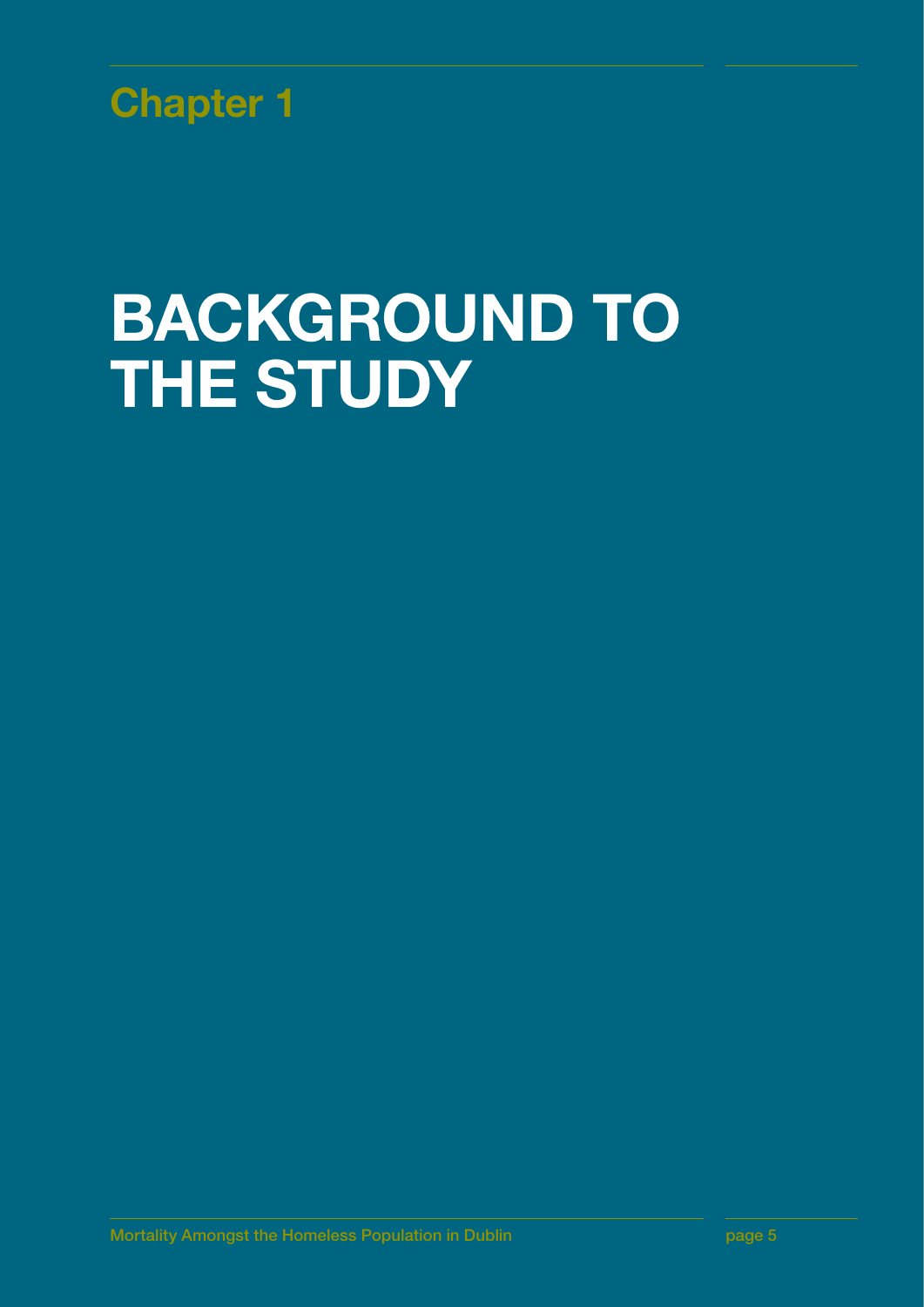There is a lack of definitive published information about the exact number of homeless people who die in the Dublin Region each year. Likewise, there is a lack of definitive information on the cause of death amongst this population. In an effort to address this dearth, the Dublin Region Homeless Executive (DRHE) and the Health Service Executive (HSE) funded this study to investigate mortality rates among the homeless population in the Dublin Region for the period 2005-2015. The study drew on several data sources to identify and verify deaths to determine and measure the death rate of homeless people accessing homeless services in the region.

#### Dublin Region Homeless Executive (DRHE)

The DRHE (formerly the Homeless Agency), in conjunction with the Health Service Executive (HSE), allocate state funding to homeless service providers in the Dublin Region to deliver services in line with the evidence informed model of service provision outlined in the DRHE's implementation plan, *Pathway to Home* (2009). In 2010, the DRHE developed 'PASS', a shared database that captures information on all service users accessing a range of homeless services. As it is a shared database, data are captured centrally on service users regardless of how many different services they access in the region. In the Dublin Region, over 90% of emergency beds are provided by services utilising PASS. However, service users frequently move between these services and other services using PASS so over time data are captured on most service users in the region.

#### Defining 'homelessness' in the Dublin Region

Determining who is homeless can be a contentious issue.1,2 Without identification of clear parameters that enable classification within agreed frameworks, the opportunity for comprehensive analysis and comparative review of research is minimised. With this in mind, the Dublin Region Homeless Executive (DRHE) developed parameters that provide clear guidance about defining who is experiencing homelessness in the region and how long they are deemed to be a service user.

Several frameworks have been developed to categorise and conceptualise homelessness. However, a useful global definition identifies three distinct categories:<sup>3</sup>

- 1. People without accommodation (e.g., rough sleeping)
- 2. People living in temporary or crisis accommodation
- 3. People living in severely substandard or highly insecure accommodation

Busch-Geertsema et al's review of international data collection systems<sup>2</sup> reveals that systems are typically developed that focus solely on category two, those in shelters,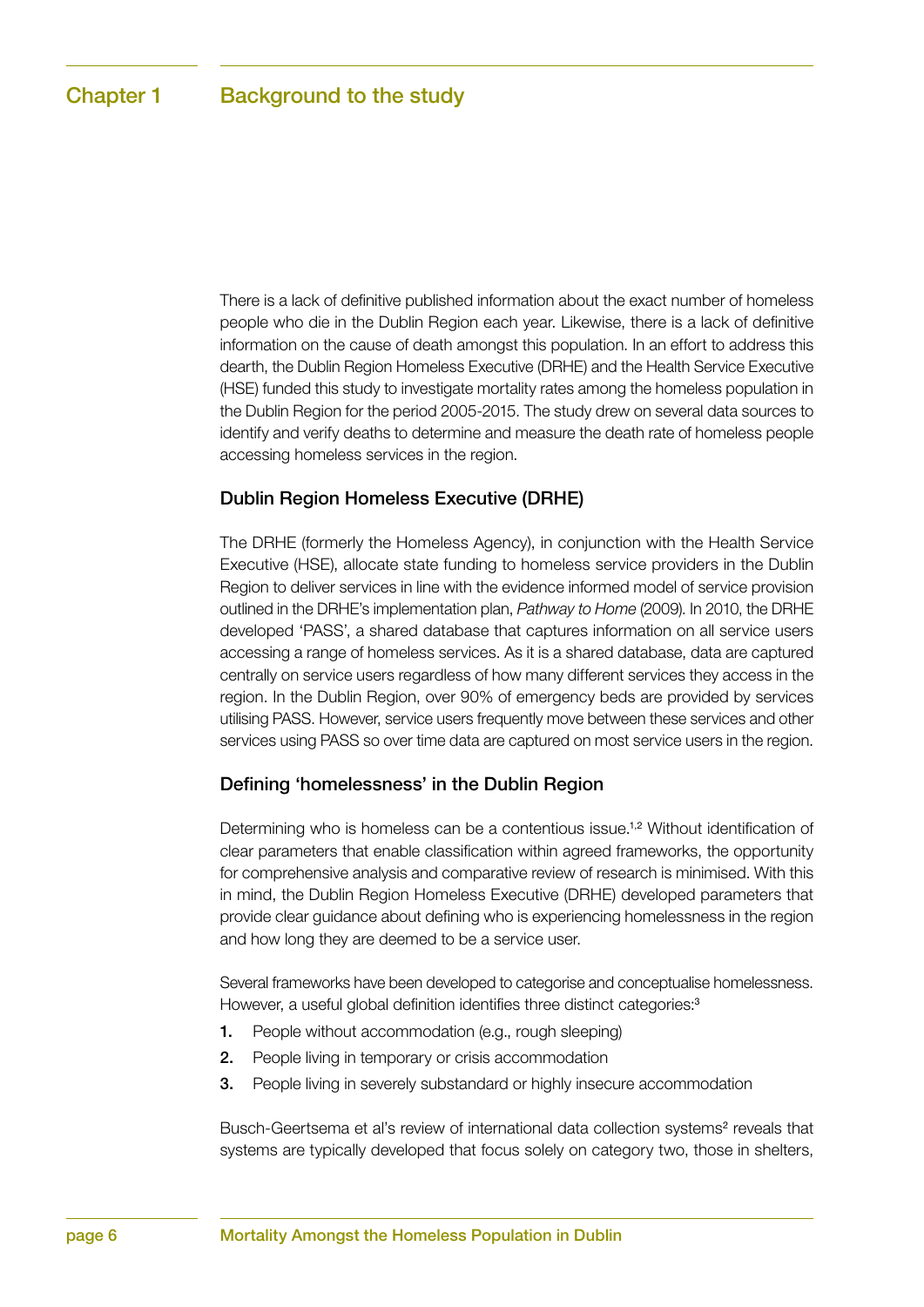while those who are 'unsheltered' (category one) are not easily tracked therefore not included in many counts. The homeless services that are supported by the DRHE and utilise PASS capture information on the first two categories; those engaged in rough sleeping and those accessing emergency accommodation. In addition to the provision of emergency accommodation through Central Placements Services in each of the four Local Authorities in the Dublin Region and a 24 hour Free-Phone service, a Housing First Intake Team operates an outreach service every night that engages with individuals rough sleeping and all data is captured on PASS.

Inclusion of the third category of homelessness, sub-standard or insecure accommodation, has been regarded as "the most contentious aspect" of developing any single definition of homelessness globally. There are difficulties in definition and with methods of measurement and it is beyond the scope of a shared services database to collect this information in the Dublin Region.

Another critical element that was considered by the DRHE was determining how long a person should be considered to be homeless. While the vast majority of homeless service users transition through services on to tenancies<sup>4,5</sup> there are others who engage with services over lengthy periods of time, often episodically. As these individuals can often be those with greatest support needs, it was imperative that the system be designed to track persons who re-present frequently without seeking to set up a new record each time. Given this, a person's record is only purged from the database once they have not engaged with services for a period of two years; thereafter, these people are no longer considered homeless by the DRHE.

#### Homeless figures in the Dublin Region

Prior to the introduction of PASS there was no single agreed method of enumerating the homeless population but following the national roll-out of PASS to all regions in 2013, monthly figures have been issued by the Department of Environment, Community and Local Government. There were 4,152 adults accessing homeless accommodation during the week of June 20<sup>th</sup> to 26<sup>th</sup>, 2016. Sixty nine per cent (or 2,871) of these were located in the Dublin Region. There were also 2,206 children accompanying adults of which 1,894 (or 86%) were in the Dublin Region. In addition, there are typically in excess of 150 persons engaged in rough sleeping nightly during the week.

#### Capturing mortality data in the Dublin Region

In 2005, a formal Death Policy Notification was developed and approved by the Homeless Agency Board and Consultative Forum. The Policy applied to the death of any service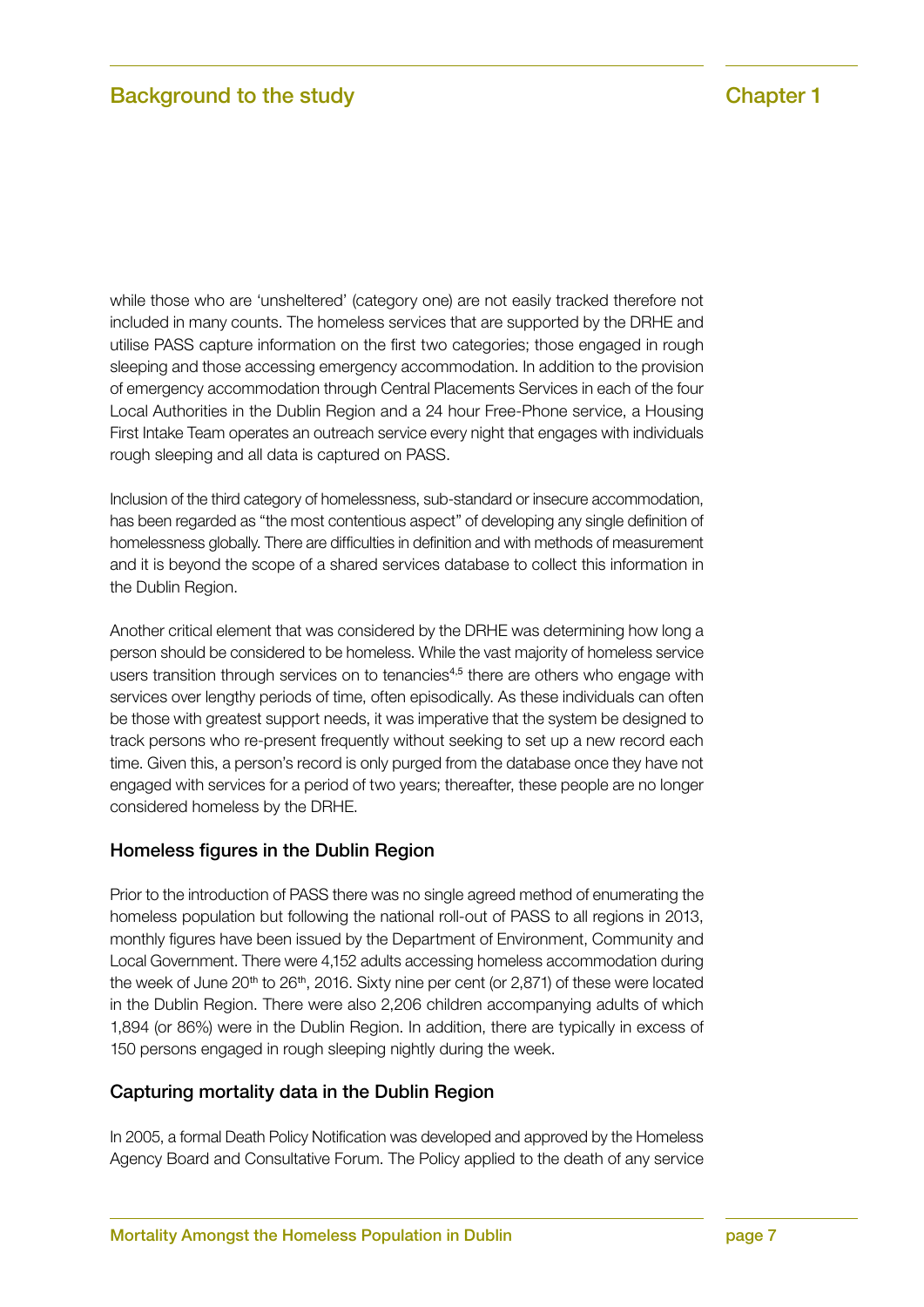user within (or in contact with) homeless services of any description within the Dublin City, Fingal, South Dublin or Dún Laoghaire–Rathdown County Council areas, including service users who may have been in contact with a service while sleeping rough in the Region. The notification procedure was communicated to all Directors and Service Managers of homeless services in the region.

Following the introduction of PASS, procedures were modified to include a standardised template that needed to be submitted to the DRHE and the date of death was consequently noted on the PASS system, which facilitated a more comprehensive tracking of numbers relative to the on-going enumerated homeless population in the region. Therefore, while data relating to deaths have been captured since 2005, it is only since 2011 that the number of deaths could be linked to the number of persons accessing homeless services in the region, giving us both a numerator and denominator.

#### Limitations of PASS in the context of this study

PASS is restricted to persons who access emergency accommodation or are in contact with the rough sleeping outreach/intake team workers who are funded by the state. It does not include persons who exclusively use services that do not receive relevant state funding, but by international standards, it is unique in its ability to capture extensive and comprehensive data.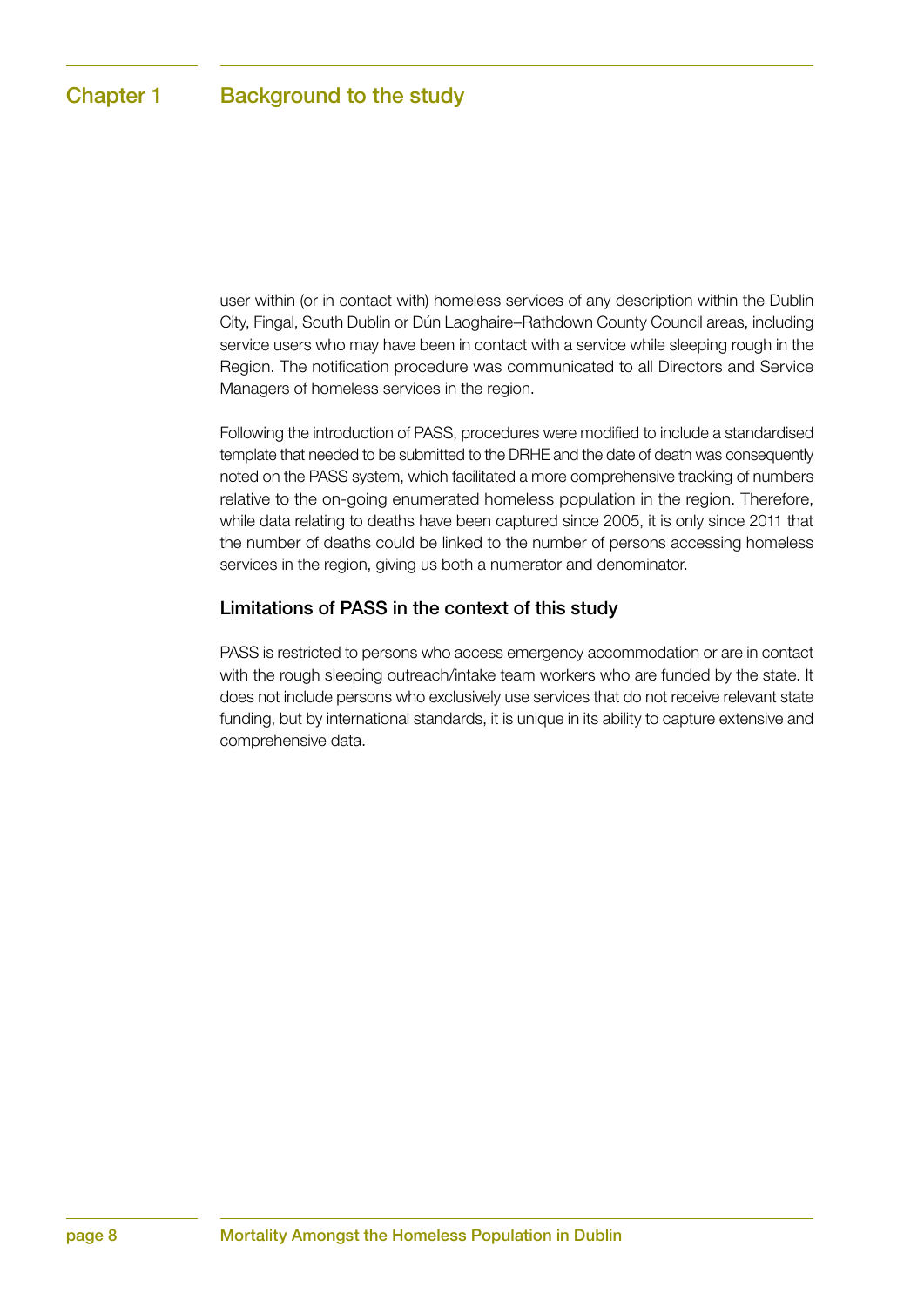

# LITERATURE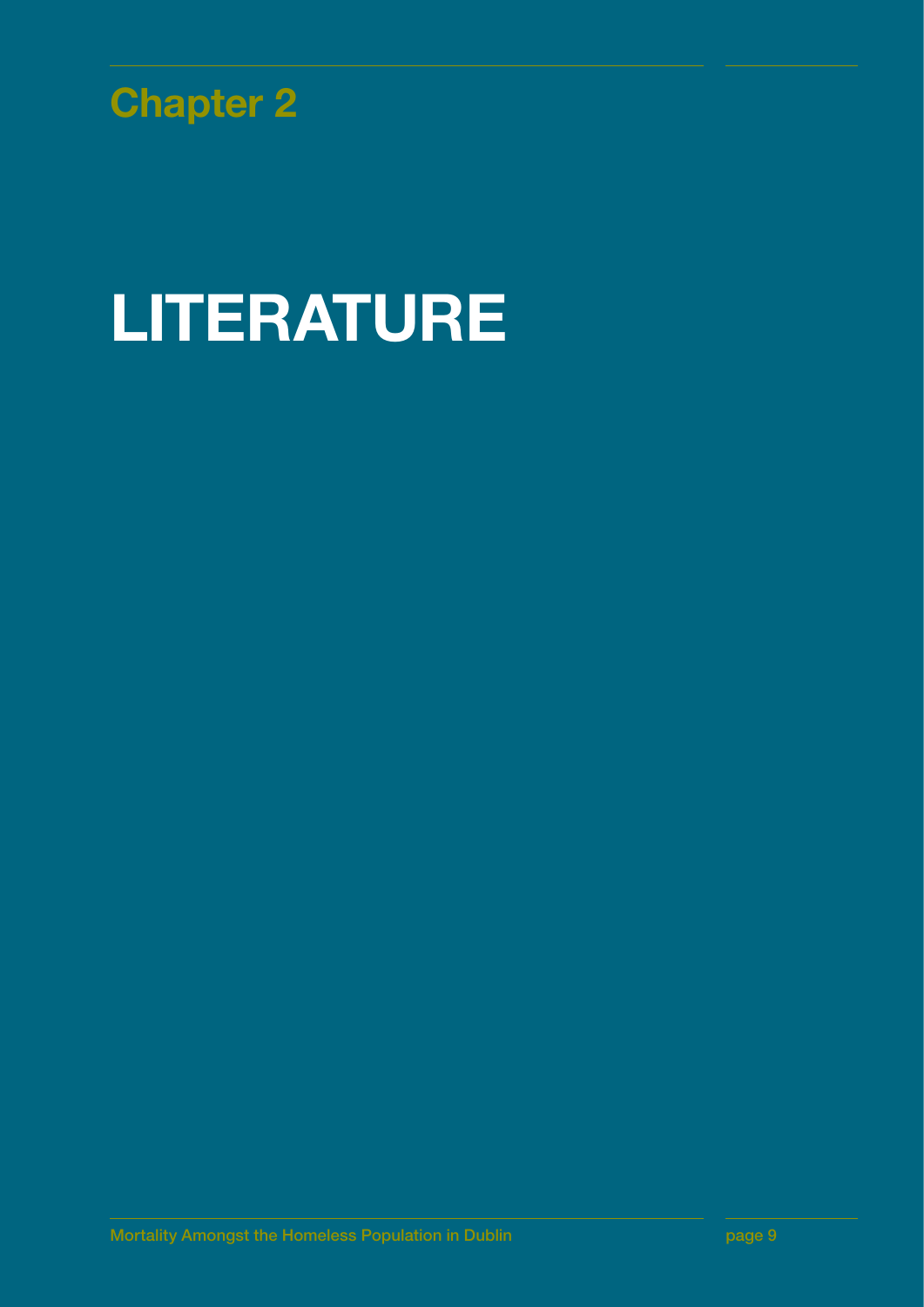#### Introduction

Homelessness is a major public health concern for service providers and policymakers,<sup>6,7</sup> but mostly for homeless individuals and their families.

#### Homelessness and Health

The majority of people who experience homelessness do so for a short time, months as opposed to years, 'transitioning' through services to resolve their housing issue quickly.<sup>8–11</sup> The literature refers to those who experience homelessness in the longer-term as belonging to two categories of homeless. First are those sometimes referred to as the 'chronically homeless' <sup>2</sup> or having 'long-stays' in homeless accommodation<sup>4</sup> while the second group are more likely to engage in 'episodic' use of services. Dublin has a higher rate of individuals with long-stay and episodic service use when compared to other counties in Ireland.13 More than 60% (2,375) of homeless individuals enumerated in the 2011 Census night were in the Dublin region; the next largest region was the South East (403). However, Ireland is comparable to places such as New York, Philadelphia and Denmark with approximately 80% of service users transitioning through services while the remainder are categorized as being episodic or long-stay service users.<sup>14, 15</sup> Exceptions to this trend have been reported by some Canadian cities, with between 85% and 94% of service users transitioning through services<sup>4, 16, 17</sup> although the reasons for this have not been fully explored yet.

Homelessness is particularly harsh<sup>18</sup> on an individual's physical and psychological health. According to the 2011 Census report, one third of the homeless population reported having fair, bad or very bad general health; the corresponding figure for the general population was 10%. Moreover, 42% of homeless individuals had a disability, a stark contrast to the percentage of 13% reported in the general population.<sup>13</sup> The longer a person is homeless, the more likely it is that they will suffer from a medical condition. Chronically homeless individuals are far more likely to experience greater rates of chronic disease, and mental illness.<sup>7, 18-24</sup>

In addition, homeless persons experience excessive rates of addiction compared to the general population.18, 21, 25 The latest report from the National Drug Treatment Reporting System (NDTRS) in 2015 produced figures for 2013. According to this report, 7399 people received treatment for problem alcohol use in Ireland. The proportion of all cases that were homeless in 2013 was 5.7%. Previously treated cases were more likely to be homeless when compared to new cases.<sup>26</sup> However, this is likely to be underestimated as validation of individuals in service is done only at initiation of treatment and not completed for everyone.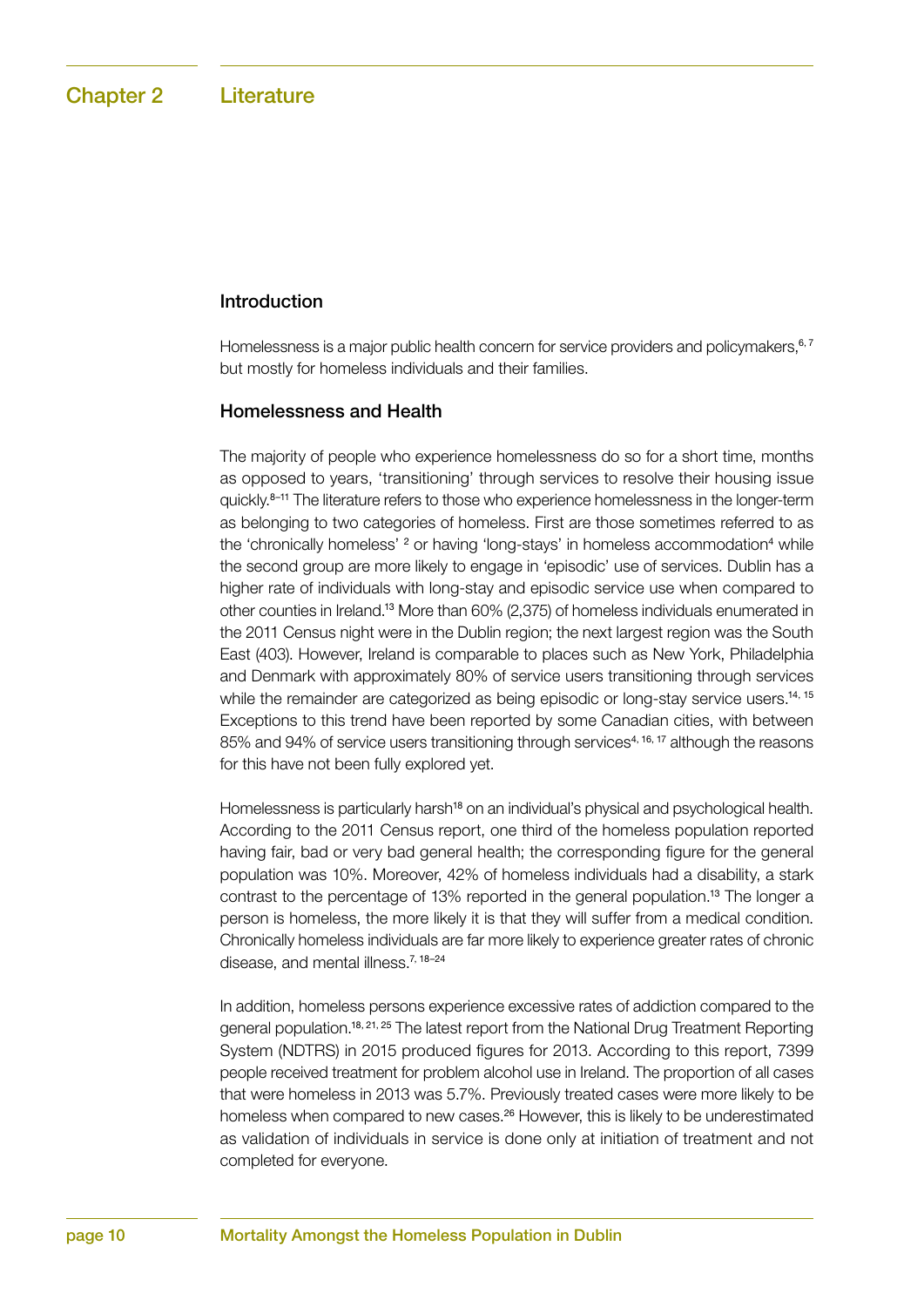Addiction is frequently a contributory reason for, or a result of, homelessness.<sup>27</sup> An examination of the rates of mortality amongst homeless populations regularly cites drug and alcohol use as leading causes or underlying factors in the cause of death.<sup>28-32</sup> According to the European Monitoring Centre for Drugs and Drug Addiction (EMCDDA) Ireland is ahead of other European countries when it comes to reporting drug-related deaths<sup>33</sup> and the specific substances implicated in these deaths. Several countries fail to report substance-specific data and importantly fail to separate drug-related from alcohol-related deaths.<sup>34</sup>

#### Homelessness: Morbidity and Mortality

Homeless persons suffer from a high prevalence of physical disease, mental illness, and substance abuse.<sup>35, 36</sup> Homelessness is associated with an increased rate of infections such as tuberculosis and human immunodeficiency virus (HIV) disease.<sup>37-40</sup> Among the homeless, access to health care is often suboptimal.<sup>35, 36, 41-43</sup> Homeless persons also experience severe poverty and often come from disadvantaged minorities, factors that are independently associated with poor health.<sup>44</sup> Thus, suggestions that mortality among homeless populations is much higher than in the general population are not surprising.

Studies of mortality amongst homeless people, mainly in the United States, 45-51 Canada $35, 52-54$  and Europe<sup>55–61</sup> carried out over the past 20 years found that mortality rates among the homeless varied from 3 to 13 times higher than rates in the general population. While the causes of deaths vary widely from study to study, the leading causes were cancers, cardiovascular diseases, accidents, intoxication and suicides. While these are similar to causes of death in the general population they occur at very different rates. For example, despite the low prevalence of head and neck cancer in the general population, homeless people disproportionately suffer and die from head and neck cancers.62–64 Similarly homicide and intoxication are among the leading causes of death in homeless populations,  $35, 46, 65, 66$  although they account for a minority of deaths nationally (CSO, 2013) and internationally (WHO, 2012). As homeless people age the leading causes of death change. In a recent study Baggett et al (2013a) examined shifts in causes of death amongst homeless individuals over a 15-year period in the US. The authors found homicide was the leading cause of death among men who were 18 to 24 years of age (mortality rate, 242.7 per 100,000 person-years; rate ratio, 4.1). Acquired immunodeficiency syndrome was the major cause of death in men (mortality rate, 336.5 per 100,000 person-years; rate ratio, 2.0) and women (mortality rate, 116.0 per 100,000 person-years; rate ratio, 5.0) who were 25 to 44 years of age. Heart disease and cancer were the leading causes of death in persons who were 45 to 64 years of age.<sup>48</sup>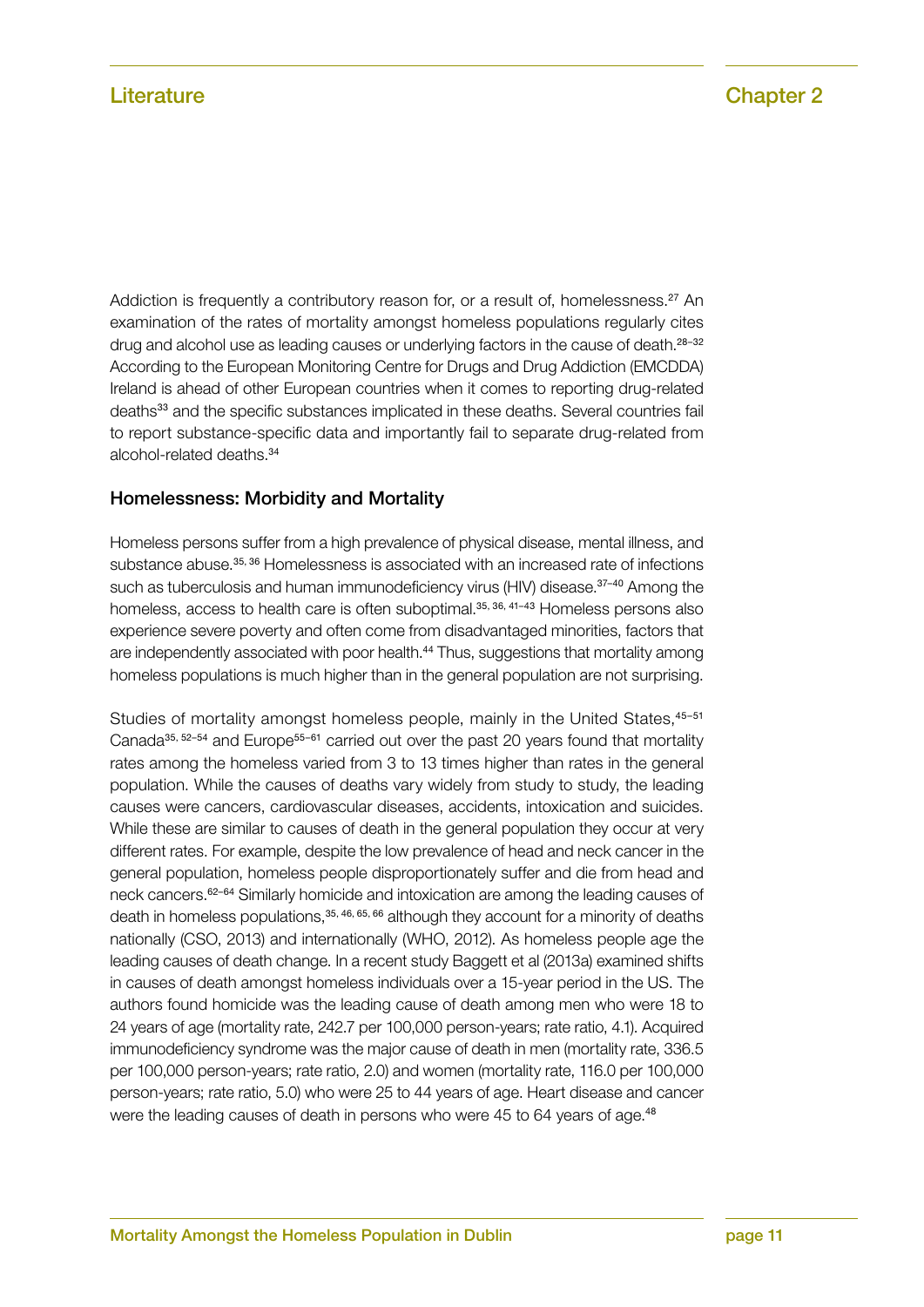Before the present study, the number of deaths in homeless people occurring each year as well as the causes of death in Ireland had never been collated. Crude mortality amongst the homeless is greater in males than in females; however, mortality is much higher among homeless women under age 45 years than among older homeless women, moreover, mortality rates among younger homeless women often approach or equal those of younger homeless men.<sup>35, 67</sup> There is a consensus within the literature that homeless deaths are significantly underestimated.<sup>68, 69</sup> Several studies identified the need to understand homeless mortality better, particularly the leading causes of death, in order to manage this issue and to implement effective strategies to decrease the number of homeless deaths.<sup>68</sup>

#### Calculated mortality rates

The body of research that examined mortality rates in homeless populations is small. The majority of studies have been conducted in North America.<sup>45-47, 65, 70</sup> Fewer have been carried out in Europe.71–73 Of the available studies some calculated Standardised Mortality Ratios and some relied on Crude Mortality Rates or were limited to specific populations i.e. male only or substance users. No studies have attempted to calculate standardised mortality ratios in Ireland or to document causes of death.

#### Summary

Despite the persistence of homelessness in Ireland<sup>36, 74, 75</sup> and internationally<sup>31, 45, 76–78</sup> the past decade has yielded few studies on mortality among homeless persons, and information on causes of death in this population is sparse. Of the available studies, the data are quite dated and often lack information about exact cause of death.<sup>77</sup>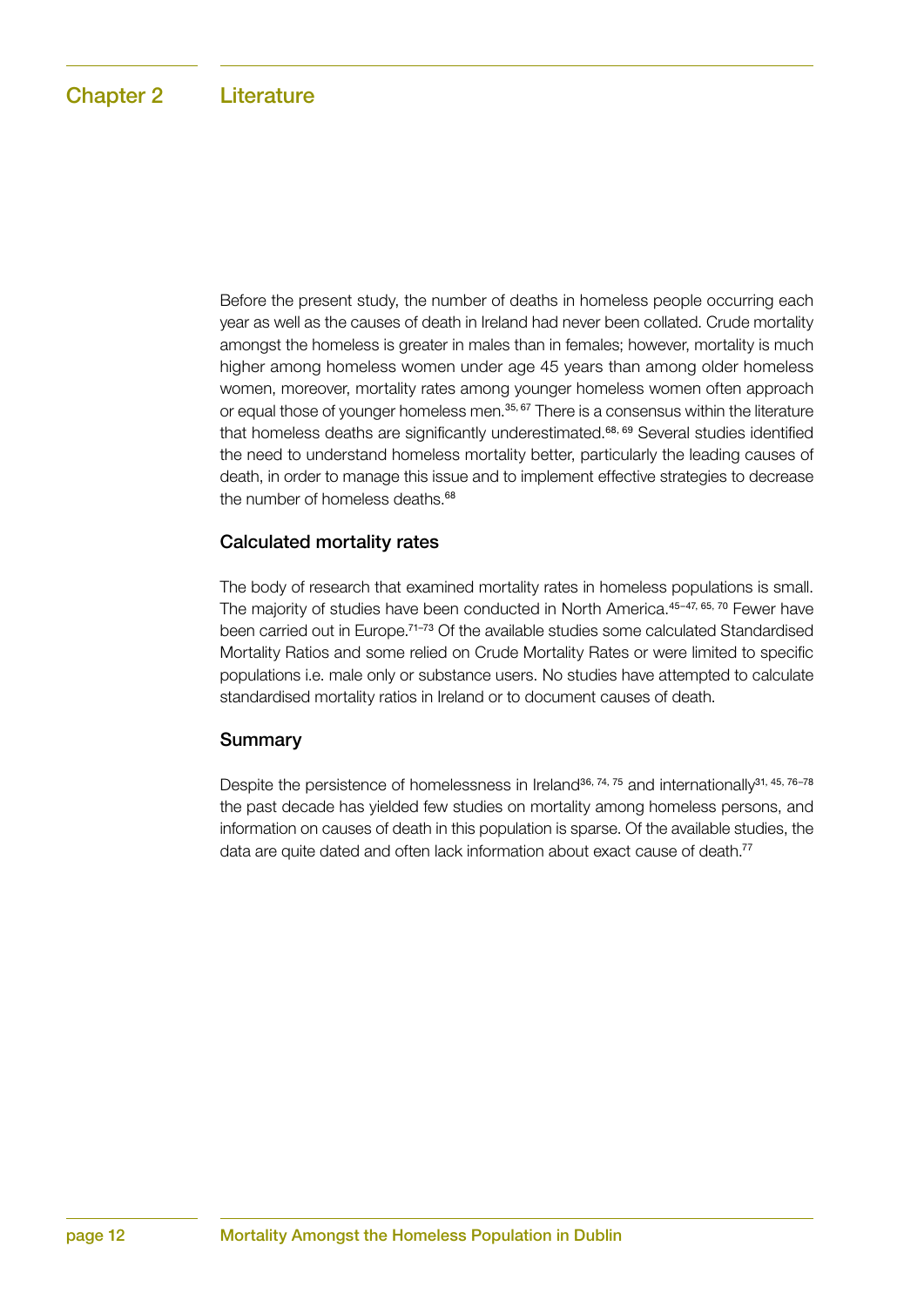

# **METHODS**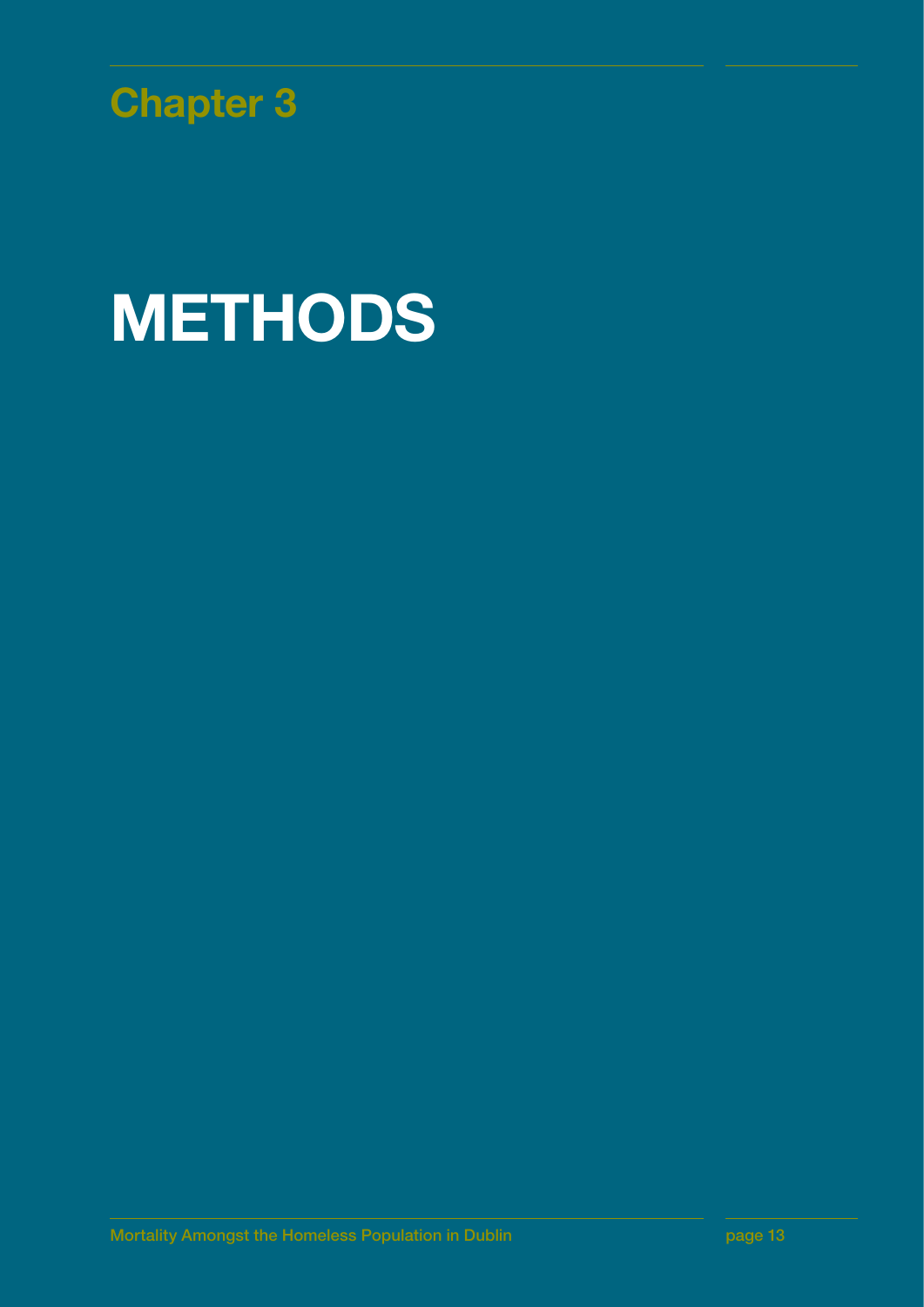#### Aim of Study

The aims of the current study are twofold (i) to calculate mortality amongst the homeless population in Dublin (ii) to describe the leading causes of deaths amongst this population.

#### Study Objectives

The objectives of this study are:

- I. To review existing literature on mortality in homeless populations
- II. To validate records of deaths in the homeless population from a number of sources and to construct a single database of deaths in the homeless population in the Dublin region from 2005 to 2015
- III. To measure the mortality of the homeless population in the Dublin region between 2005–2015.
- IV. To make recommendations on how to collect data in the future.
- V. To make recommendations on taking a national approach to recording and reporting mortality amongst homeless persons in Ireland.

#### Study Design

The study is a retrospective record study carried out in homeless services supported by the Dublin Region Homeless Executive. The study period was 2005 to 2015. Deaths of people between 2005 and 2015 who had accessed homeless services supported by the DRHE were reviewed in a three-phase review process as follows:

*Phase 1 – (Validation):* consisted of building a dataset based on the death notifications maintained by DRHE (n=337). These data were used to view a death certificate in the General Register Office (GRO). The GRO hold records of all births, deaths and marriages registered in Ireland. Following a written request the research team was granted access to electronic records. The purpose of this was twofold (i) confirm the death and (ii) obtain a cause of death. The research team also used the records at the Dublin City Coroner's office to validate deaths of cases with outstanding inquests. At the end of phase 1; 284 of the 337 (84%) were validated and a cause of death was recorded for 256 cases. The remaining 28 had an outstanding inquest. Thus, cause of death was not possible to ascertain for these cases.

*Phase 2 – (Audit):* consisted of meeting with a number of key agencies that had reported deaths to DRHE during the study period (all services included except services no longer in existence or older services that no longer receive DRHE funding support. In some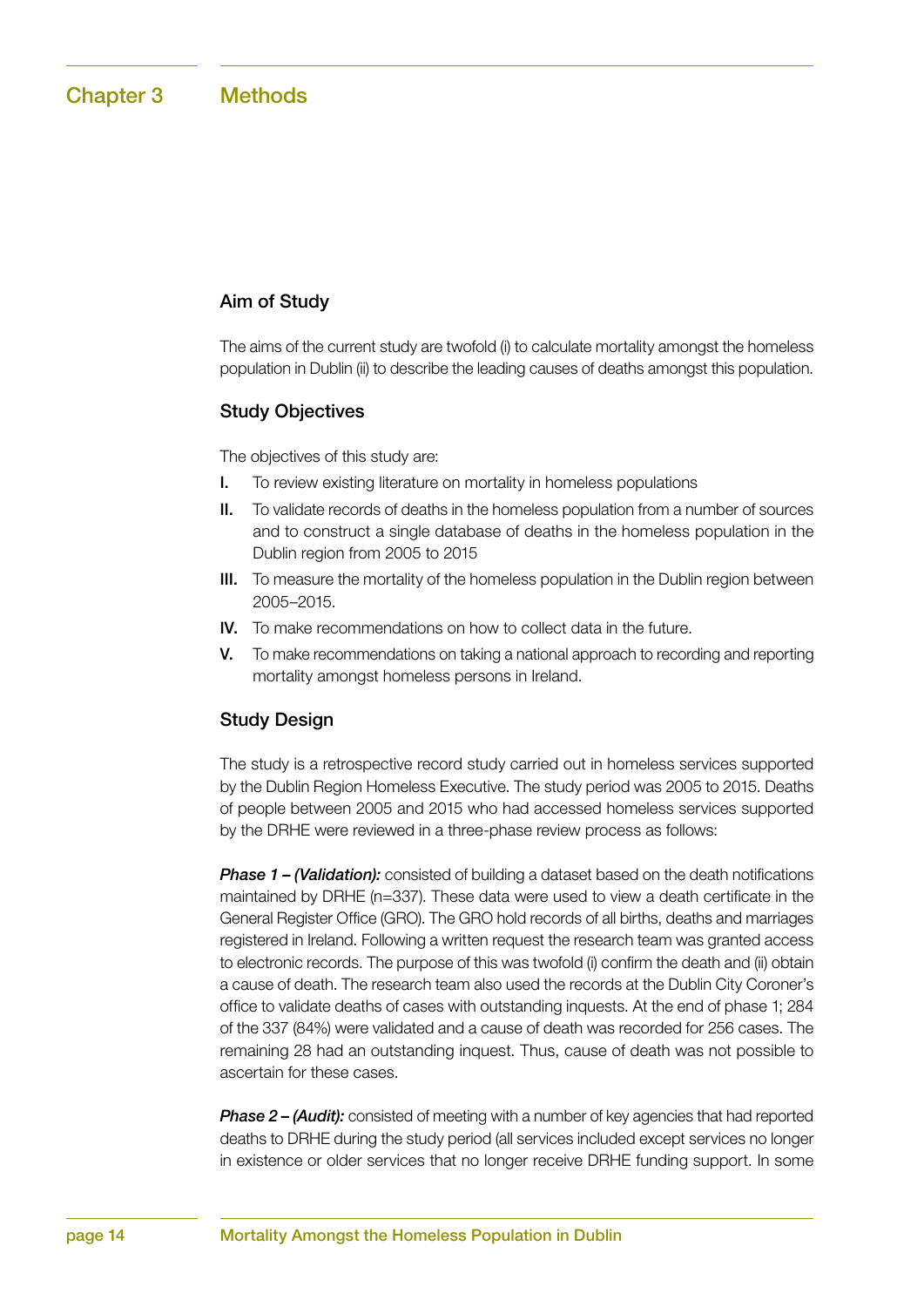instances, the service provider name changed during the research period, e.g., former local authority services that were contracted to a service provider but these providers were already included in the list). During site visits, it became apparent that agencies reported and maintained records of deaths of service users differently across the sector. Some agencies reported only the death of a service user who died in their service; others reported the death of a service user who died in another agency but who was also accessing their services at the time, while other agencies reported the death of a known homeless person. In the effort to compile as comprehensive a picture as possible, we decided to conduct an audit of records. As such all agencies included in the study were requested to return a copy of the death records of service users who had died between 2005 and 2015. In addition, it was decided that the research team would meet with two hospice services that were named as the place of death on a number of death notifications. These two services also took part in the audit.

*Phase 3 – Reconciliation:* consisted of crosschecking the Audit figures and names against the DRHE death notifications. All eligible 59 cases were validated (as per phase 1) and included in the dataset. The results of these three phases are summarised in figure 1.



Figure 1: Breakdown of cases included in study across data sources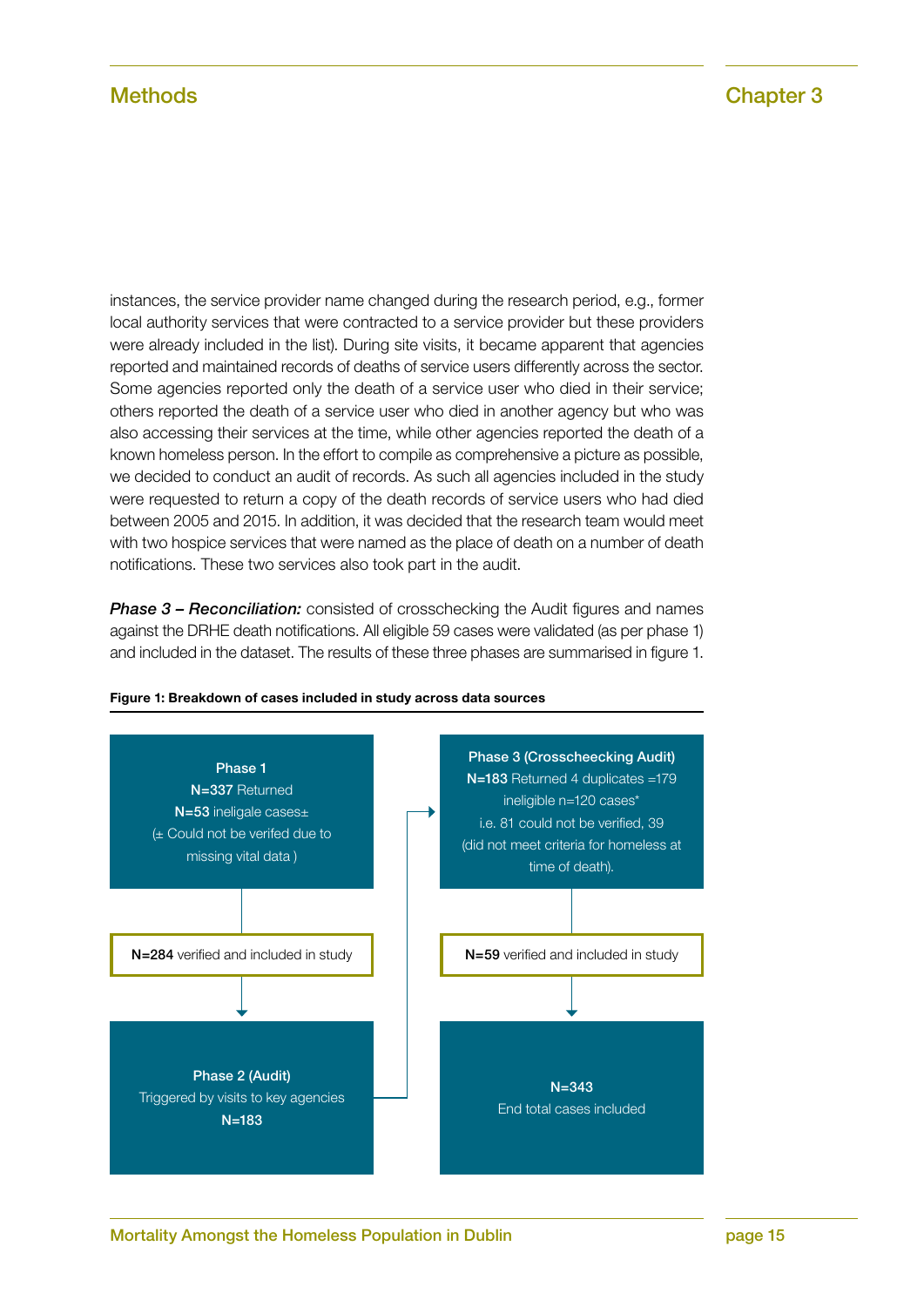The principal objective was to measure mortality in the homeless population of Dublin. Initial inspection of the data suggested that there were approximately 30 deaths per annum of homeless people in Dublin for the period 2005 to 2015. Because of these numbers, it was decided to calculate standardised mortality ratios (SMRs) for each year possible, as the index of mortality. Calculating SMRs would mean that objective three would be met, and the methodological issues and challenges that would arise in calculating SMRs would inform recommendations for objective four. To calculate the SMR for any given year, four sets of data were required.

- (1) Age and gender distribution of the homeless population in Dublin (denominator data in index population).
- (2) The number of deaths in the same homeless population (numerator data in index population).
- (3) Age and gender distribution of the total population of Dublin (denominator data in the standard population).
- (4) Five year age and gender specific deaths in Dublin (numerator data in the standard population)

When calculating mortality rates with an unknown date of birth the unknown dates of birth were distributed in the same proportions as occurred in the known dates of birth.

Up to and including 2010 the homeless denominator was incomplete. Thus, SMRs were calculated for the years 2011 to 2015 inclusive.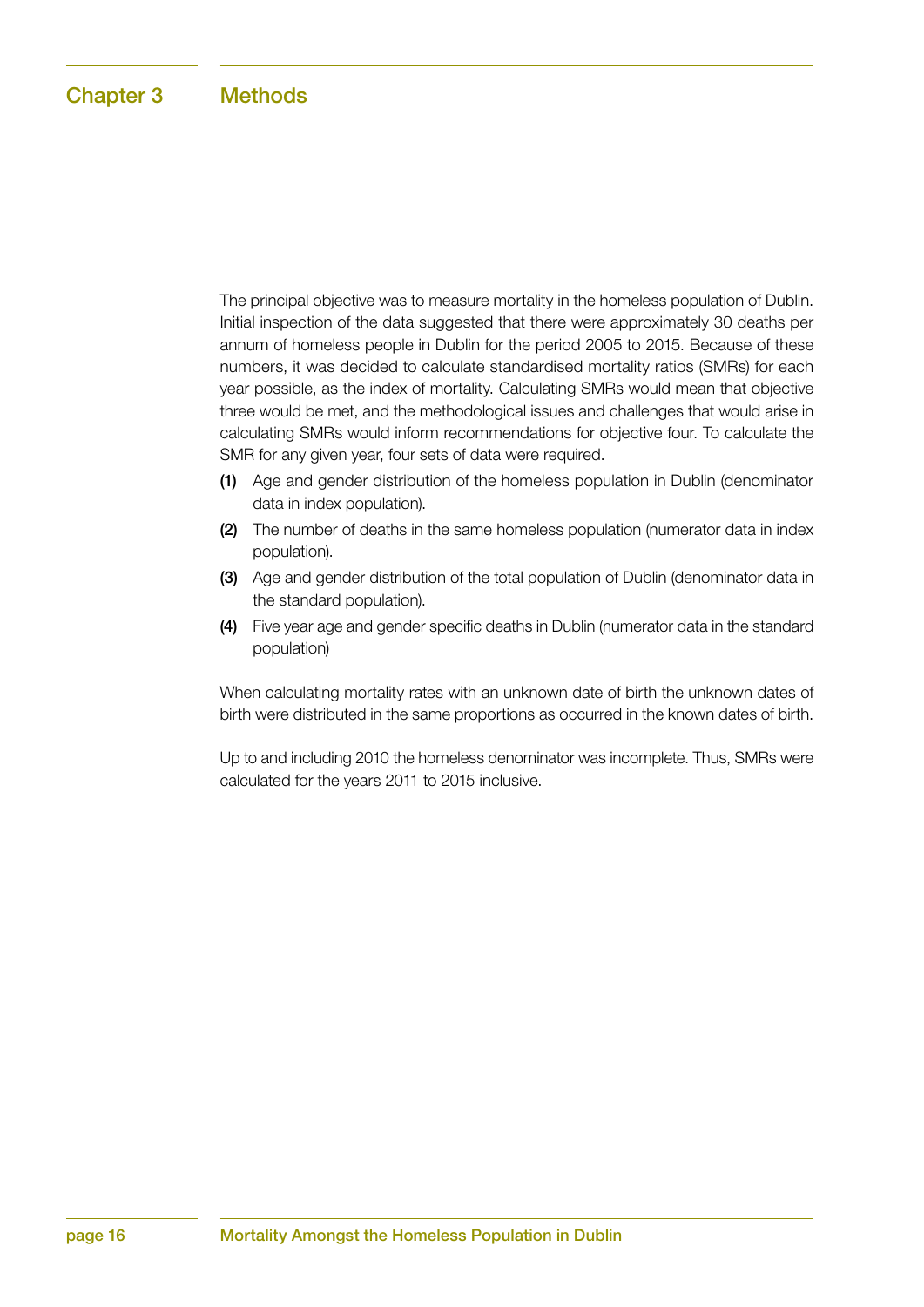#### Denominator data in the index population

The denominator data included age and gender distribution of the homeless population in Dublin (denominator data in index population). These data were provided by the Dublin Region Homeless Executive (DRHE) from 2011 onwards. The extent of data available for each year for which an SMR has been calculated is given in Table 1. The DRHE introduced a new method of counting homeless people in 2011. The PASS system is an online system that produces essential information about managing individual access to accommodation. PASS provides live information about homeless presentations and bed occupancy within the Dublin area. The introduction of the PASS system has led to greater efficiency and an improved approach to collecting essential data on both presentation and service utilisation in the homeless services.

| <b>Classification by Age</b><br><b>Group &amp; by Gender. PASS</b><br>Data Only. |       | 2011               |       | 2012               |       | 2013               |       | 2014               |             | 2015          |
|----------------------------------------------------------------------------------|-------|--------------------|-------|--------------------|-------|--------------------|-------|--------------------|-------------|---------------|
| <b>Gender</b>                                                                    |       | <b>Male Female</b> |       | <b>Male Female</b> |       | <b>Male Female</b> |       | <b>Male Female</b> | <b>Male</b> | <b>Female</b> |
| $18 - 24$                                                                        | 386   | 249                | 440   | 262                | 521   | 313                | 512   | 395                | 456         | 480           |
| $25 - 44$                                                                        | 1,488 | 476                | 1,729 | 595                | 1,959 | 747                | 2,092 | 1,027              | 2,121       | 1,328         |
| $45 - 64$                                                                        | 461   | 77                 | 522   | 105                | 643   | 150                | 694   | 200                | 768         | 243           |
| $65+$                                                                            | 34    | 6                  | 42    | 8                  | 45    | 12                 | 42    | 15                 | 53          | 22            |
| Missing age/Purged on<br><b>PASS</b>                                             | 1,232 | 369                | 875   | 286                | 153   | 62                 |       |                    |             | 9             |
| <b>Total All Ages</b>                                                            | 3,601 | 1,177              | 3,608 | 1,256              | 3,321 | 1,284              | 3.340 | 1,637              | 3,399       | 2,082         |

#### Table 1: PASS Denominator Data for Homeless Population 2011-2015

#### Numerator data in the index population

The numerator data consisted of the number of deaths in the same homeless population. Since 2005, all services supported by the DRHE are required to return details of a death of a service user. All notifications are sent by email and/or fax to a nominated staff member at the DRHE office. The study period relates to death notifications from 2005 to 2015 inclusive. The verified numbers of deaths in homeless individuals for each year from 2011 to 2015 are given in table 2. Of the 343 deaths in homeless people between 2005–2015, 201 occurred between 2011 and 2015.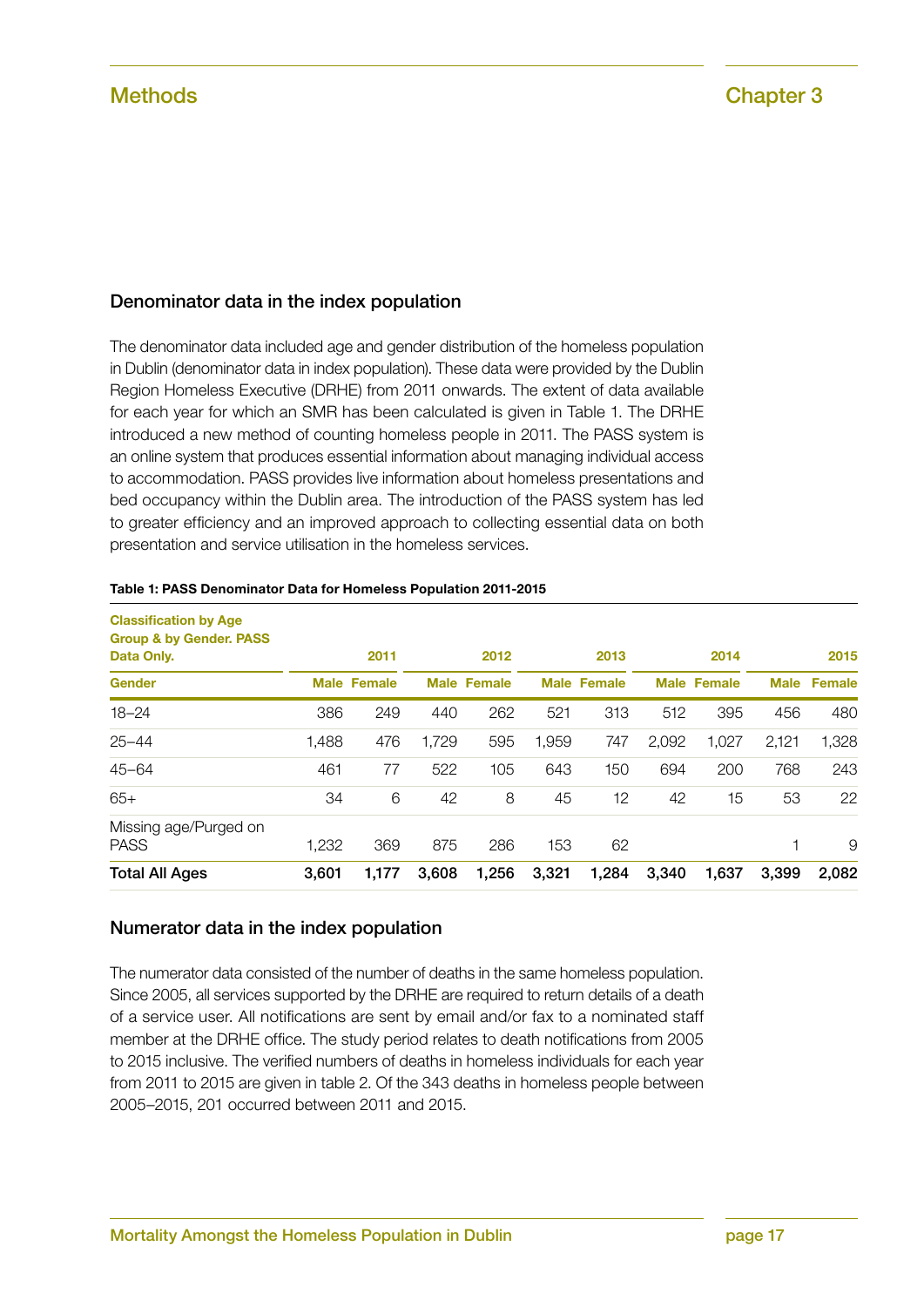### Chapter 3 Methods

#### Table 2: Numerator Data Deaths In Homeless population 2011-2015

| <b>Classification by Age</b><br><b>Group &amp; by Gender. PASS</b><br>Data Only. |             | 2011               |             | 2012               |                | 2013               |                | 2014               |             | 2015           |
|----------------------------------------------------------------------------------|-------------|--------------------|-------------|--------------------|----------------|--------------------|----------------|--------------------|-------------|----------------|
|                                                                                  |             | <b>Male Female</b> |             | <b>Male Female</b> |                | <b>Male Female</b> |                | <b>Male Female</b> | <b>Male</b> | <b>Female</b>  |
| 18-24                                                                            | 2           | $\mathbf 0$        |             | $\mathcal{O}$      | 5              |                    | 3              | 0                  | 2           | $\overline{0}$ |
| $25 - 44$                                                                        | 6           | $\mathbf{2}$       | 11          | 5                  | 10             | 6                  | 14             | 10                 | 26          | 6              |
| 45-64                                                                            | 4           |                    | 12          | 2                  | 8              | $\overline{0}$     | 13             | 1                  | 19          | 3              |
| $65+$                                                                            |             |                    | 2           |                    | 3              | $\overline{2}$     | $\overline{4}$ |                    | 4           | $\mathcal{O}$  |
| Missing ages                                                                     | $\mathbf 0$ | $\overline{0}$     | $\mathbf 0$ | $\Omega$           | $\overline{0}$ | $\circ$            | 3              | 0                  | 3           | 3              |
| <b>Total All Ages</b>                                                            | 13          | 4                  | 26          | 8                  | 26             | 9                  | 37             | 12                 | 54          | 12             |

#### Denominator data in the general population

We acquired age and gender census data for Dublin for the Census years 2006 and 2011 from the Central Statistics Office (CSO). In addition, we acquired the same data for the inter-censal years.<sup>a</sup> No inter-censal data were available for 2015. Table 3 outlines summary data on the population of Dublin.

| Table 3: Denominator Data for General Population 2011-2015 by age and gender |  |  |  |
|------------------------------------------------------------------------------|--|--|--|
|------------------------------------------------------------------------------|--|--|--|

|                          | 2011        | 2012          | 2013        | 2014            | 2015        |                 |             |               |                 |               |
|--------------------------|-------------|---------------|-------------|-----------------|-------------|-----------------|-------------|---------------|-----------------|---------------|
| Age                      | <b>Male</b> | <b>Female</b> | <b>Male</b> | <b>Female</b>   | <b>Male</b> | <b>Female</b>   | <b>Male</b> | <b>Female</b> | <b>Male</b>     | <b>Female</b> |
| $18 - 24$                | 63.711      | 67.234        | 54.917      | 56,078          | 50,903      | 48.749          | 48.472      | 44.755        | 47.109          | 44,691        |
| $25 - 44$                | 218.986     | 225.914       | 215.490     | 227.467         | 216,450     | 227.647         | 171.245     | 229,773       | 224.521         | 230,448       |
| $45 - 64$                | 130.529     | 140.161       | 131.813     | 140.808         | 133.881     | 142.285         | 183,566     | 1.442.235     | 138.373         | 148.366       |
| $65+$                    | 59,804      | 79.472        | 61.878      | 81.308          | 64.421      | 83.548          | 66.966      | 86.149        | 69.719          | 88,336        |
| <b>Total All</b><br>Ages | 473.030     | 512.781       |             | 464,098 505,661 |             | 465,655 502,229 | 470.249     | 504.912       | 479,722 511,841 |               |

a Inter-censal estimates are produced for each non-census year by adjusting the existing time series of post-censal annual estimates to smooth the transition from one census count to the next. As census data is produced in 5-year age bands, beginning with 15–19 and the current study was only concerned with an adult population, we made a special request and acquired single year census and inter-censal data for age 18–19 years for 2005–2015 from the CSO.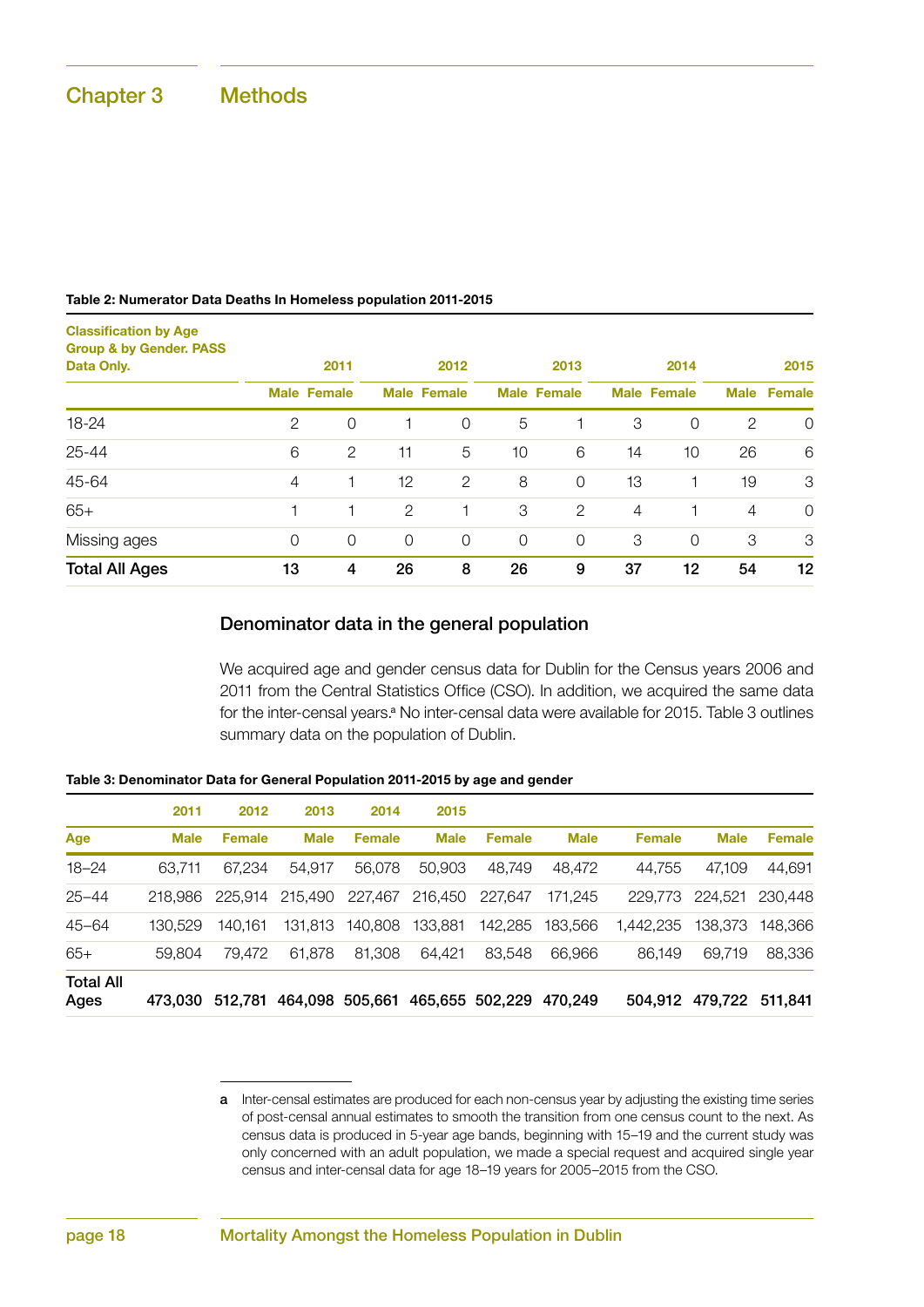#### Numerator data in the general population

Mortality data by 5-year age bands and gender for the years 2005 to 2015 inclusive was supplied by the CSO; see Table 4 below.

|                      |                     | Deaths in General Population County Dublin By Gender & Age Group 2005-2015 |       |       |       |       |       |       |       |       |       |       |
|----------------------|---------------------|----------------------------------------------------------------------------|-------|-------|-------|-------|-------|-------|-------|-------|-------|-------|
| <b>Gender</b>        | Age<br><b>Group</b> | 2005                                                                       | 2006  | 2007  | 2008  | 2009  | 2010  | 2011  | 2012  | 2013  | 2014  | 2015  |
| Male                 | $18 - 24$           | 64                                                                         | 64    | 55    | 55    | 59    | 47    | 45    | 26    | 35    | 38    | 19    |
|                      | $25 - 44$           | 253                                                                        | 257   | 245   | 283   | 285   | 228   | 246   | 262   | 196   | 189   | 172   |
|                      | $45 - 64$           | 658                                                                        | 706   | 753   | 704   | 708   | 738   | 717   | 749   | 693   | 702   | 551   |
|                      | $65+$               | 2,396                                                                      | 2,413 | 2,422 | 2,395 | 2,505 | 2,491 | 2,555 | 2,662 | 2,597 | 2,716 | 2,429 |
| Male<br><b>Total</b> |                     | 3,371                                                                      | 3,440 | 3,475 | 3,437 | 3,557 | 3,504 | 3,563 | 3,699 | 3,521 | 3,645 | 3,171 |
| Female 18-24         |                     | 23                                                                         | 16    | 12    | 17    | 7     | 11    | 12    | 10    | 12    | 10    | 5     |
|                      | $25 - 44$           | 106                                                                        | 133   | 140   | 114   | 123   | 129   | 113   | 129   | 114   | 128   | 84    |
|                      | $45 - 64$           | 487                                                                        | 496   | 476   | 511   | 518   | 469   | 495   | 487   | 490   | 450   | 398   |
|                      | $65+$               | 3,061                                                                      | 2,971 | 3,046 | 3,047 | 3,008 | 3,047 | 3,154 | 3,178 | 3,323 | 3,244 | 3,153 |
| Female<br>Total      |                     | 3,677                                                                      | 3,616 | 3,674 | 3,689 | 3,656 | 3,656 | 3,774 | 3,804 | 3,939 | 3,832 | 3,640 |
| Grand<br>Total       |                     | 7,048                                                                      | 7,056 | 7,149 | 7,126 | 7,213 | 7,160 | 7,337 | 7,503 | 7,460 | 7,577 | 6,811 |

#### Table 4: Numerator Data in the General Population 2011-2015

#### Inclusion criteria

Service users 18 years of age and over, accessing DRHE supported services in the Dublin region and known to have died between 2005 and 2015, were included in the study.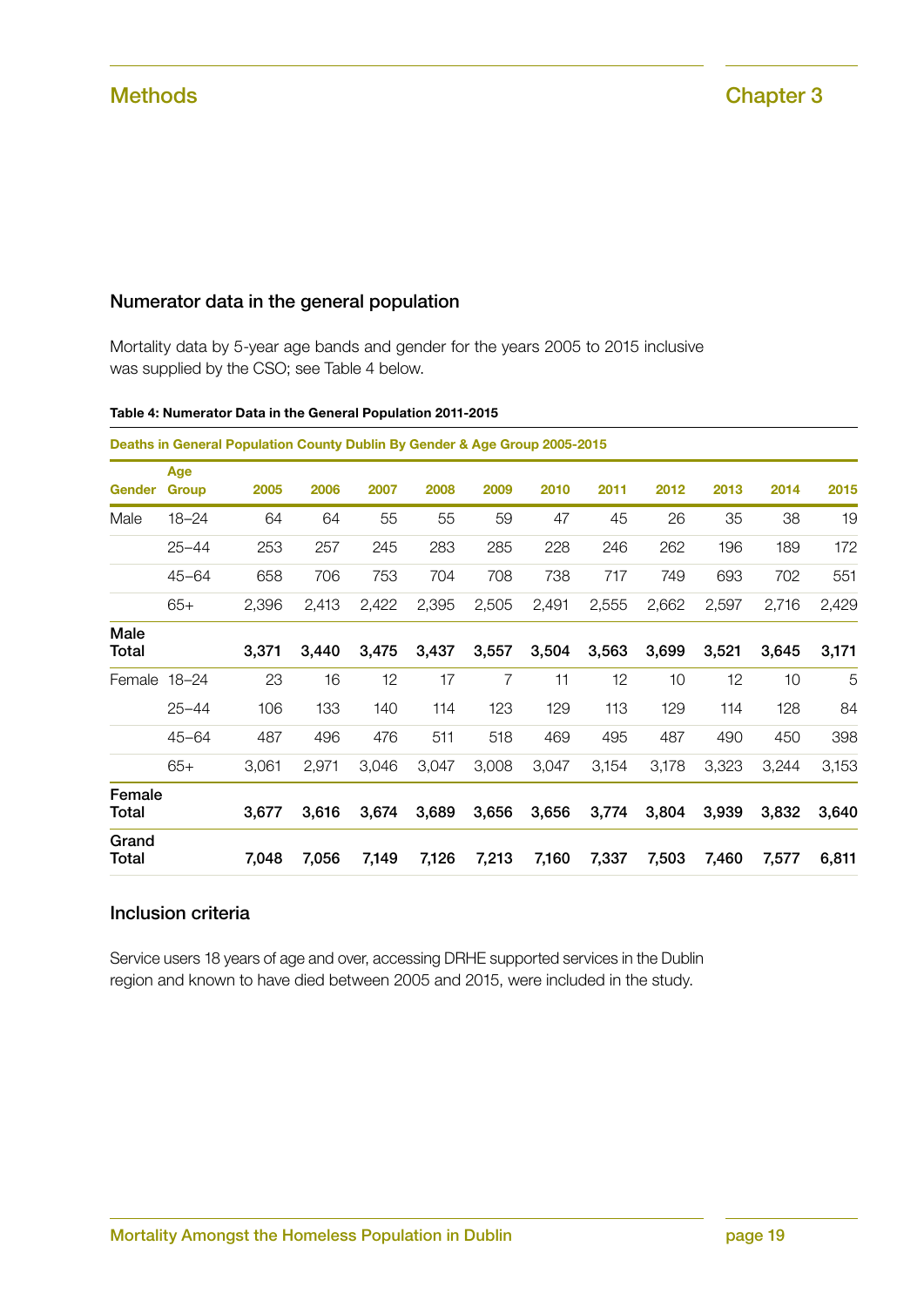#### Data sources/measurement

Data sources differed considerably in some cases. The DRHE records consisted mostly of death notifications recorded on a standardised form. However, not all reporting agencies completed the form and some furnished an email or facsimile outlining details of the death. Service provider records included usual service user files as well as informal sources, such as a list of names for the remembrance ceremony. All data were used to extract name, date of birth, date of death and place of death. This was the minimal data required to obtain a death certificate and confirm the death.

#### *Calculating a Standardised Mortality Ratio (SMR)*

The following steps were taken to calculate the SMR, for males and females separately:

- 1. Calculate mortality rate in the general population as: number of deaths divided by population per 5 year age band
- 2. Calculate expected number of deaths among homeless as: mortality rate in general population, multiplied by number of homeless people per 5 year age band
- 3. Calculate actual number of deaths among the homeless
- 4. Calculate SMR as: actual number of deaths/ expected number of deaths

#### *Verification of Cause of Death*

All death certificates of people who had an inquest (337) were examined and cause of death was taken from these certificates.

#### *Ethical Approval*

The study received ethical approval by Ethics Committee at the Faculty of Health Sciences, Trinity College Dublin.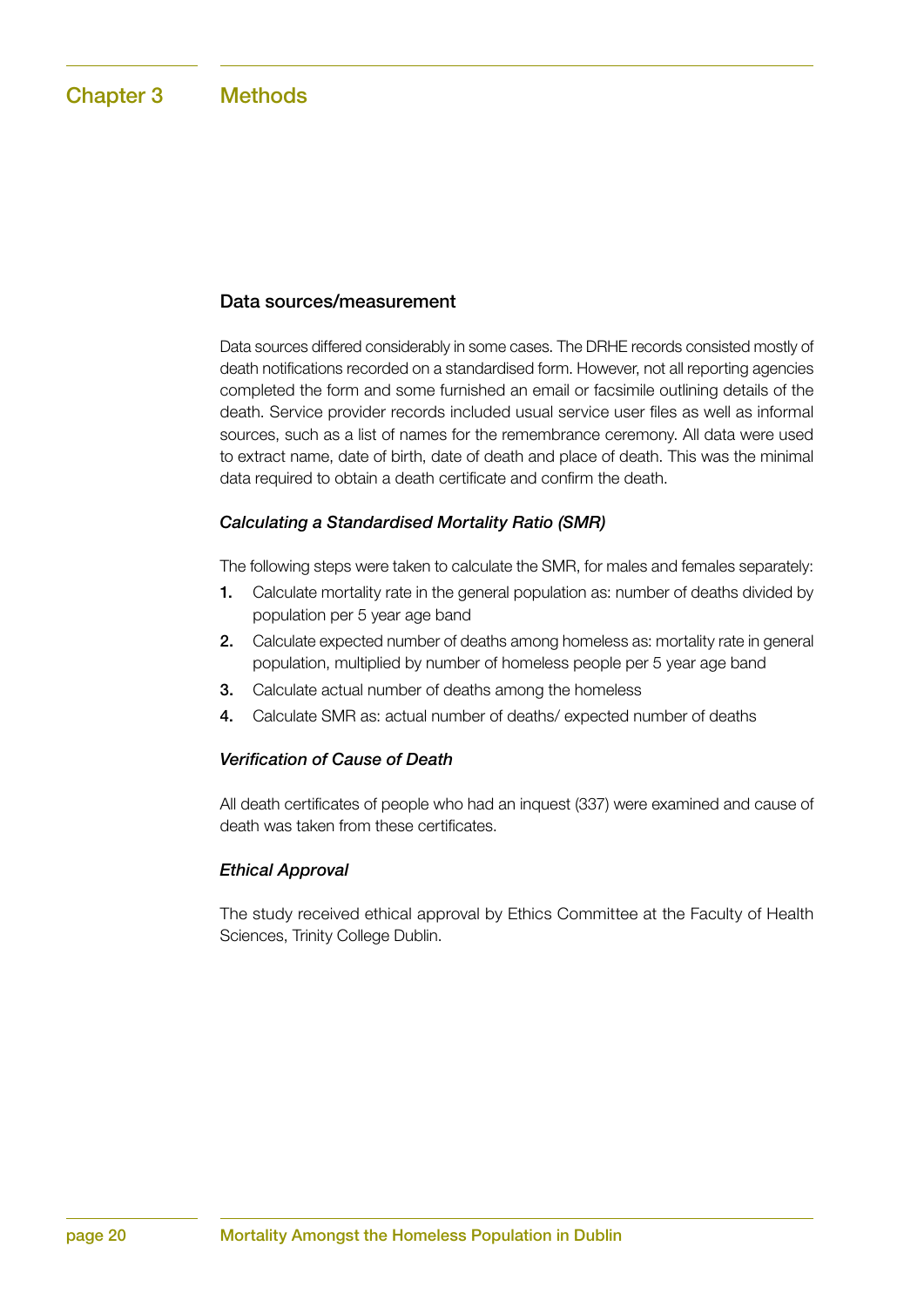

# RESULTS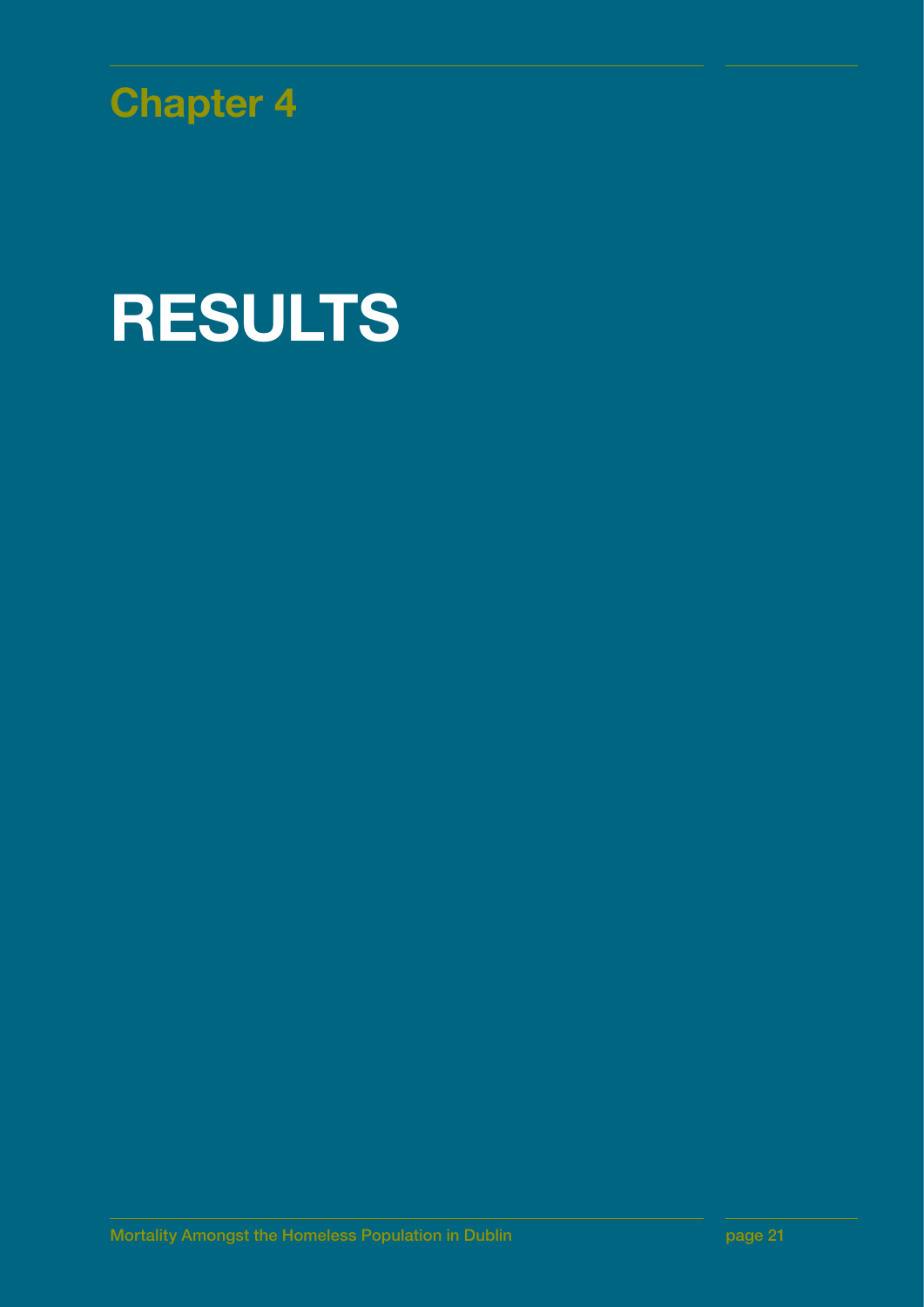The end total of deaths included in the current study was 343. More than three quarters (76.7%) were male (n=263). The median age at death was 42 years old, for males this was 44 years old and 37 years old for females.

|  | Table 5: Verified deaths in the homeless population in Dublin 2005-2015 by age and gender |  |
|--|-------------------------------------------------------------------------------------------|--|
|--|-------------------------------------------------------------------------------------------|--|

|        |      |      |      | Post PASS 2011-2015 |      |      |      |      |      |      |      |       |
|--------|------|------|------|---------------------|------|------|------|------|------|------|------|-------|
|        | 2005 | 2006 | 2007 | 2008                | 2009 | 2010 | 2011 | 2012 | 2013 | 2014 | 2015 | Total |
| Male   | 16   | 22   | 29   | 14                  | 11   | 15   | 13   | 26   | 26   | 37   | 54   | 263   |
| Female | 8    |      | 8    | 6                   | 4    | 2    | 4    | 8    | 9    | 12   | 12   | 80    |
| Total  | 24   | 29   | 37   | 20                  | 15   | 17   | 17   | 34   | 35   | 49   | 66   | 343   |

Note: please note age categories 45–64 and 65+ have been collapsed in the current table due to small numbers and thus, potentially, identifiable deaths.

> The majority of homeless people in the current study died in hospital or in a homeless service. Less than 10% of people died outdoors.

> Prison 0 1 1 (0.2%) Private residence 15 10 25 (7.2) Homeless Services **42** 60 **104 (30.0%)** Total 142 201 343

|          | <b>Pre PASS Data</b> | <b>Post PASS Data</b> |              |
|----------|----------------------|-----------------------|--------------|
|          | 2005-2010            | 2011-2015             | <b>Total</b> |
| Hospital | 75                   | 100                   | 175 (51%)    |
| Outdoors |                      | 22                    | 29 (8.4%)    |
| Hospice  | З                    | 8                     | 11 (3.2%)    |

#### Table 6: Place where homeless death occurred

#### Standardised Mortality Ratios

Standardised mortality ratios (SMRs) for 2011, 2012, 2013 2014 and 2015 for male and female homeless persons are given in Table 7. SMRs were between 3 and almost 10 times higher in homeless men compared to Dublin males in the general population. For homeless women the SMRs ranged from 6 to 10 times higher than Dublin women in the general population. SMRs could not be calculated for the years 2005 to 2010 because the denominator (census) data for the homeless population were not available.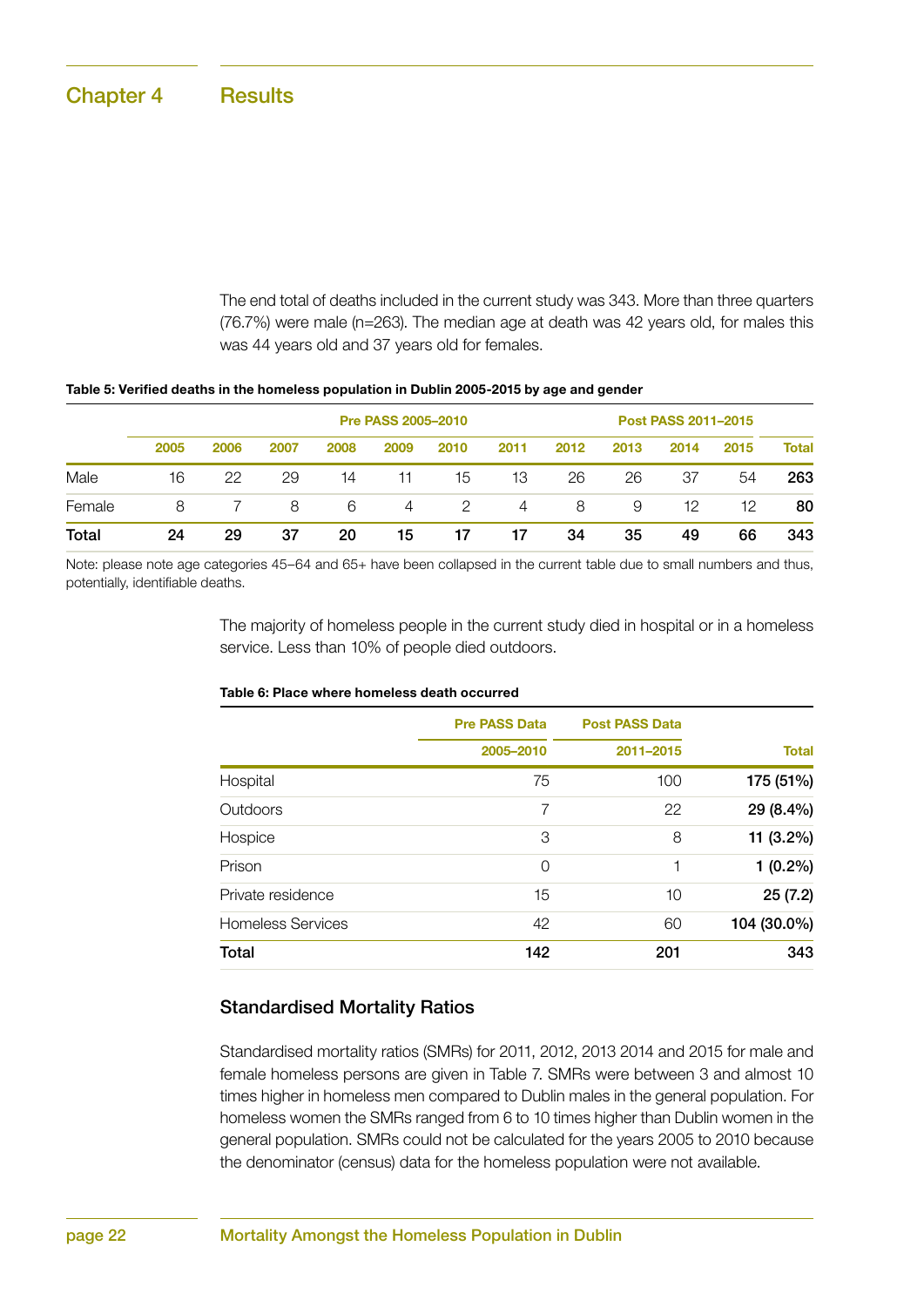|      | <b>Males</b> |                 |            |                 |                 |            |  |  |
|------|--------------|-----------------|------------|-----------------|-----------------|------------|--|--|
| Year | Observed*    | <b>Expected</b> | <b>SMR</b> | <b>Observed</b> | <b>Expected</b> | <b>SMR</b> |  |  |
| 2011 | 13           | 4.9             | 2.7        | 4               | 0.65            | 6.2        |  |  |
| 2012 | 26           | 5.8             | 4.5        | 8               | 0.8             | 10.0       |  |  |
| 2013 | 26           | 6.1             | 4.3        | 9               | 1.0             | 9.0        |  |  |
| 2014 | 37           | 6.4             | 5.8        | 12              | 1.3             | 9.2        |  |  |
| 2015 | 54           | 5.4             | 10.0       | 12              | 1.3             | 9.2        |  |  |

#### Table 7: Standardised Mortality Ratios 2011–2015

Number of observed deaths in the homeless population

± Number of expected deaths (calculate expected number of deaths among homeless as: mortality rate in general pop multiplied by the number of homeless people per age group)

|                                  | 2005           | 2006           | 2007           | 2008           | 2009           | 2010           | 2011           | 2012           | 2013           | 2014           | 2015                      | Total           |
|----------------------------------|----------------|----------------|----------------|----------------|----------------|----------------|----------------|----------------|----------------|----------------|---------------------------|-----------------|
| Drug and<br>Alcohol <sup>b</sup> | 12             | 14             | 14             | 13             | 6              | 3              | 7              | $\overline{9}$ | 14             | 18             | 27                        | 137             |
| Circulatory'                     | 3              | 6              | 4              | 2              | 3              | 5              |                | 7              | 6              | 11             | 5                         | 53              |
| Respiratory                      | 3              | $\mathbf{2}$   | 7              | 3              | 2              | 4              | $\overline{2}$ | 5              | 6              | 7              | 6                         | 47              |
| Gastrointestinal                 | 2              | 0              | 1              |                | $\mathbf 1$    | $\mathcal{O}$  | 1              | 5              | $\overline{2}$ | 3              | $\ensuremath{\mathsf{3}}$ | 19              |
| Unnatural                        | 3              | 6              | 3              | 1              | 1              | $\mathbf{2}$   | 1              | 3              | $\overline{2}$ | 4              | 9                         | 35              |
| Cancer                           | $\mathbf 0$    | 0              | $\mathbf{2}$   | 0              | $\mathbf 0$    |                | $\overline{2}$ |                | $\mathbf{2}$   | 3              | $\mathbf{2}$              | 13              |
| Other                            | 1              | 1              | 6              | $\overline{0}$ | $\overline{2}$ | $\mathbf{2}$   | 3              | 4              | 3              | 3              | 8                         | 33              |
| Outstanding<br>Inquest           | $\overline{0}$ | $\overline{0}$ | $\overline{0}$ | $\overline{0}$ | $\overline{0}$ | $\overline{0}$ | $\mathbf 0$    | $\overline{0}$ | $\overline{O}$ | $\overline{0}$ | 6                         | $6\phantom{1}6$ |
| <b>Total</b>                     | 24             | 29             | 37             | 20             | 15             | 17             | 17             | 34             | 35             | 49             | 66                        | 343             |

#### Table 8: Cause of death by year

The causes of death for homeless individuals vary from those of the general population. Whereas circulatory diseases and cancer account for about 2/3 of deaths amongst the general population, in homeless individuals these two disease categories combined only account for 20% of deaths where deaths are known (Table 8).

**b** Drug and alcohol as a direct cause of death represent a minimum. Drug and alcohol figures in table 8 refer to 'disease or condition leading directly to death' in a further 60 cases (17.8%) deaths drug and alcohol was an 'antecedent or significant factor, which contributed to the death see table 9. In addition, some inquests were outstanding.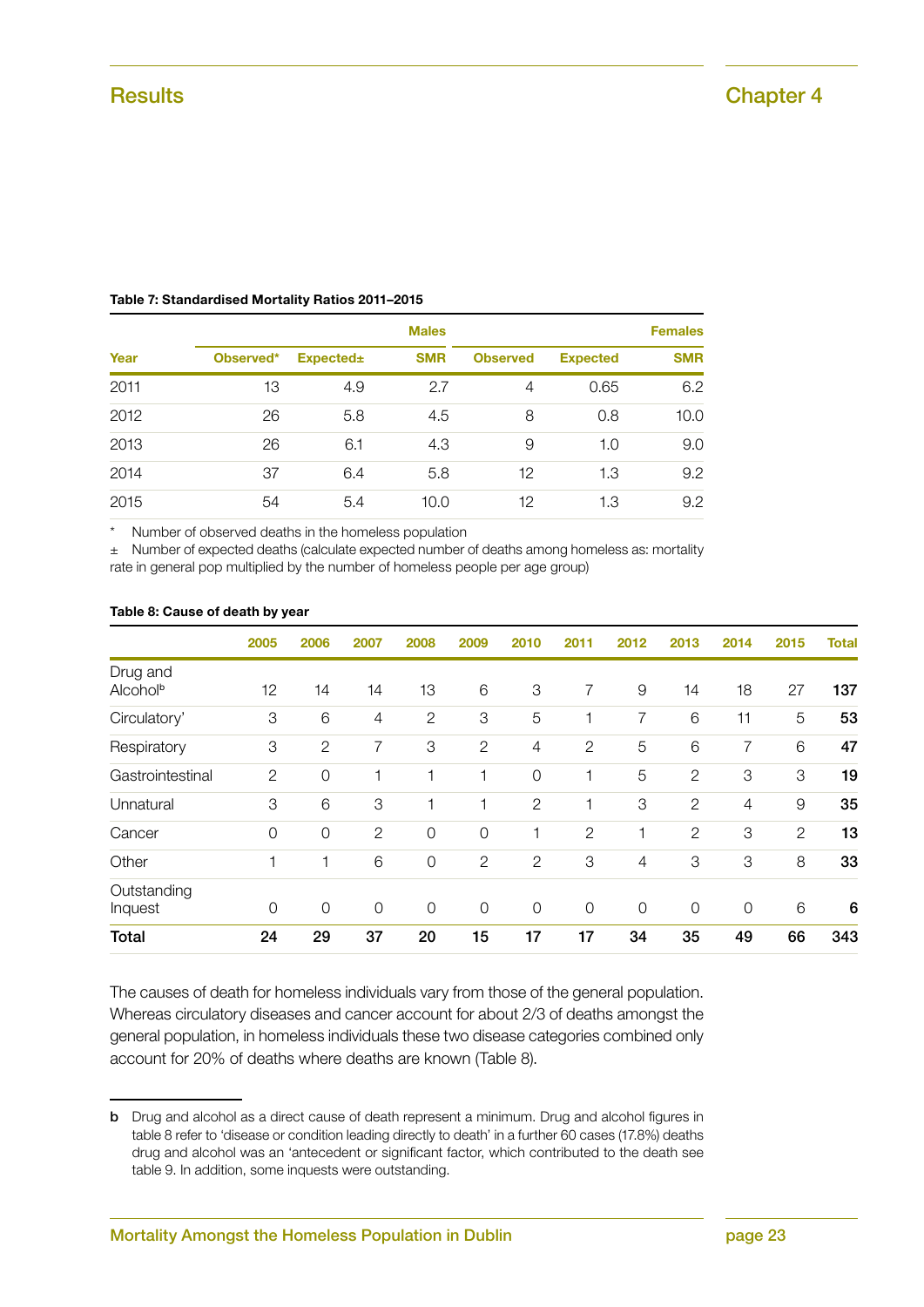In 40% (137/343) of cases drugs and or alcohol were the certified cause of death. In addition, in a further 60 cases alcohol and drugs are implicated. Thus, in 57% (197/343 of all deaths drugs and or alcohol were implicated. The breakdown of drug and alcohol deaths is given in table 9.

|                                     | <b>Pre PASS</b> | <b>Post PASS</b> |              |  |
|-------------------------------------|-----------------|------------------|--------------|--|
|                                     | 2005-2010       | 2011-2015        | <b>Total</b> |  |
| Drugs                               | 43              | 71               | 114          |  |
| Alcohol                             | 10              | 2                | 12           |  |
| Both Drugs and Alcohol              | 9               | 2                | 11           |  |
| Total                               | 62              | 75               | 137          |  |
| Deaths were drugs was<br>antecedent | 17              | 43               | 60           |  |
| Total                               | 79              | 118              | 197          |  |

#### Table 9: Drug and Alcohol Related Deaths Amongst the Homeless Population in Dublin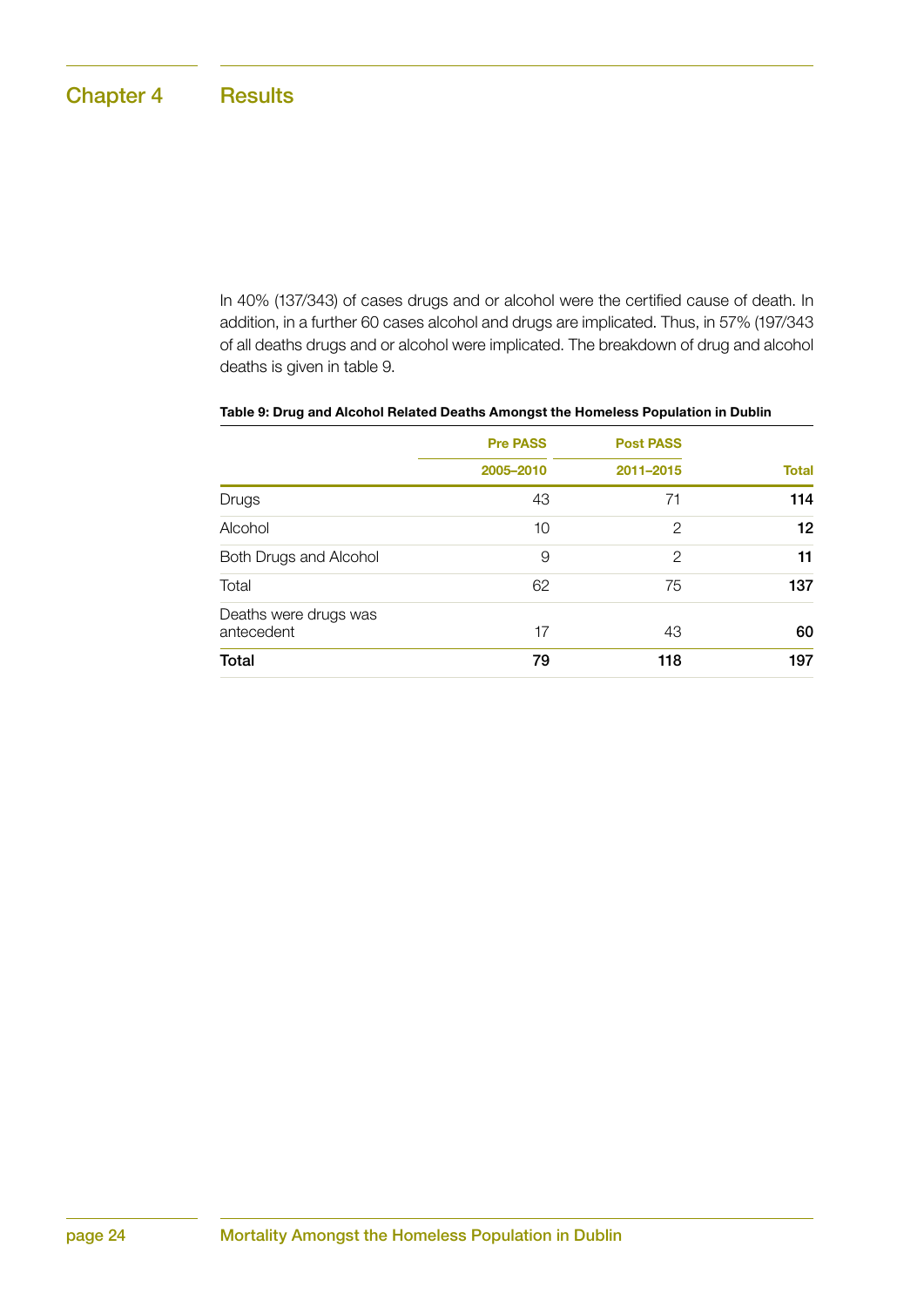

# DISCUSSION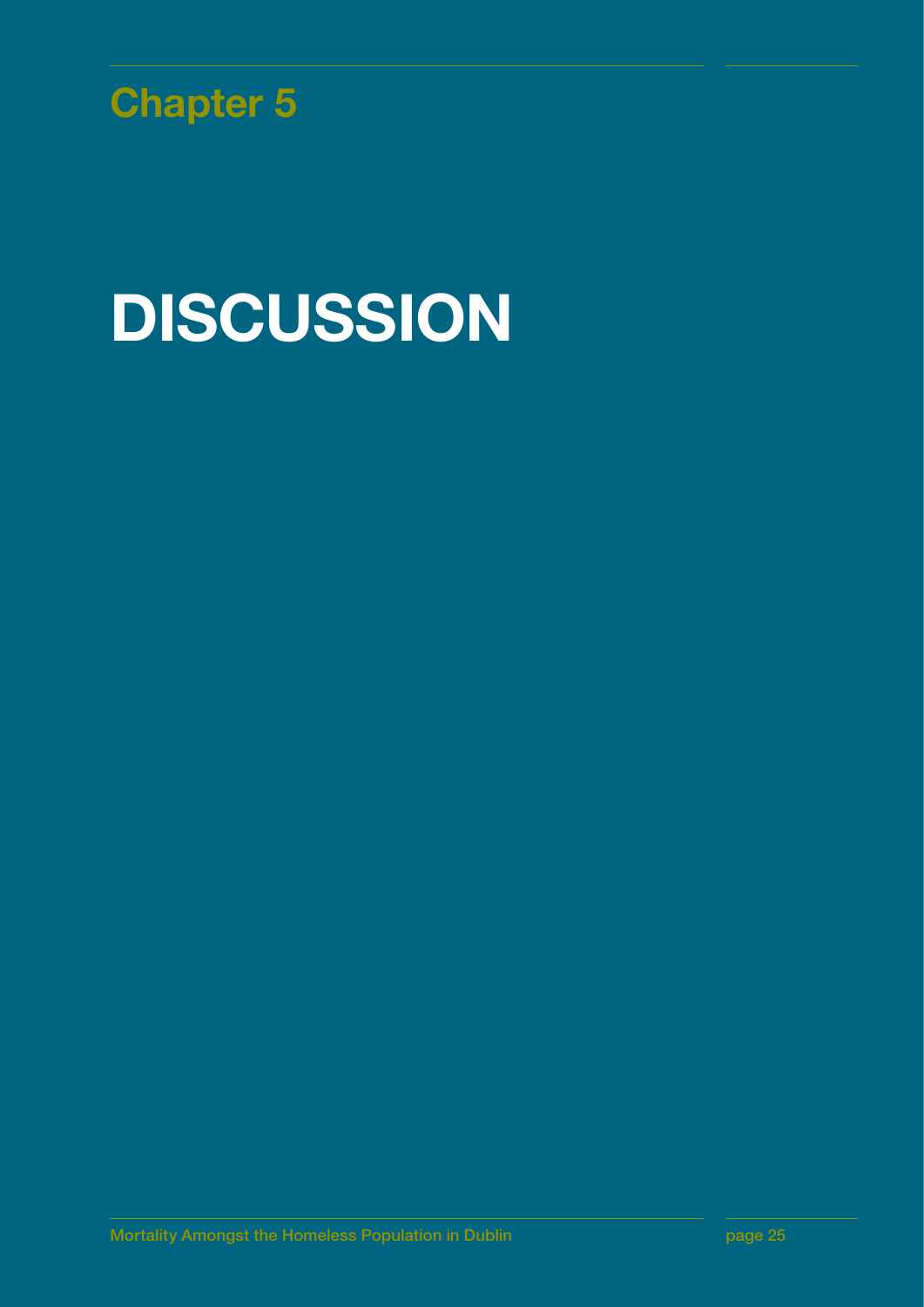#### Key results

Despite improvements in the health of the general population in Ireland over the last three decades, the median age at death for homeless people remains young at just 42 years old, with the median age at death for homeless women being even lower at 37. The study found the SMR for homeless men was between 3 and almost 10 times higher compared to Dublin males in the general population. The SMR for homeless women was 6 to 10 times higher than Dublin women in the general population.

The leading cause of death was ascribed to drugs and or alcohol. More homeless people die as a result of substance use than circulatory disease and cancer combined.

The majority of homeless people in the current study died in hospital or in a homeless service. Less than 10% of people died outdoors, a low figure in comparison to the figures reported in the international literature.68, 79

The study received support from all participating agencies. All of the agencies that were contacted took part in the study. The Audit cycle proved to be quite simple and effective. The findings highlighted several discrepancies in reported deaths throughout the recording system. It highlighted the need for agencies reporting a death to the DRHE to improve current reporting practices. In addition, the PASS system emerged as highly effective in recording the daily activity of service users and offers consistency regarding homeless status individuals in the region. However, of the additional names included from the Audit (n=59) several service user records had not been removed from PASS as no notification had been received. Similarly, in a number of cases service users had a date of death on PASS although no death notification had been sent to DRHE as per protocol.

The addition of 59 additional deaths picked up from the Audit shows a discrepancy of 17% between numbers returned to DRHE immediately after death occurred and records held by agencies. Such a discrepancy suggests that the current reporting system is in need of review.

#### Limitations

The current study data had a number of limitations that must be acknowledged. Several of the reported deaths in the current study were unverifiable. One reason was that a number of individuals in question were using an alias, a not uncommon practice. Record keeping varied significantly between agencies and several discrepancies existed between agency records and deaths reported to the DRHE. The study period covered 11 years; data protection guidelines recommend not keeping records indefinitely and therefore not all data were available. Also, not all agencies that reported deaths in phase 1 data collection were included in the Audit as they were not a service in receipt of DRHE funding support or the service was no longer in existence.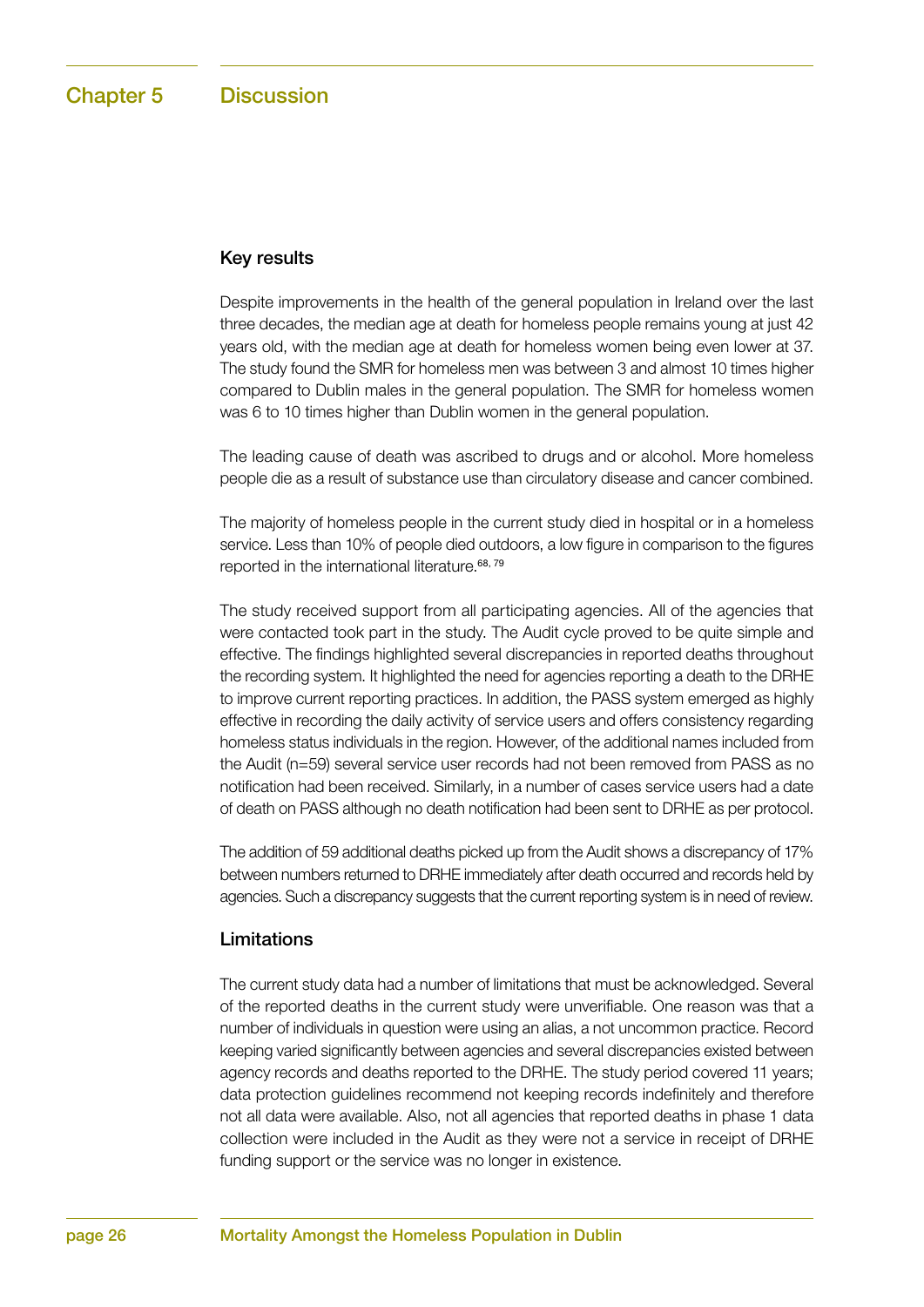

# RECOMMENDATIONS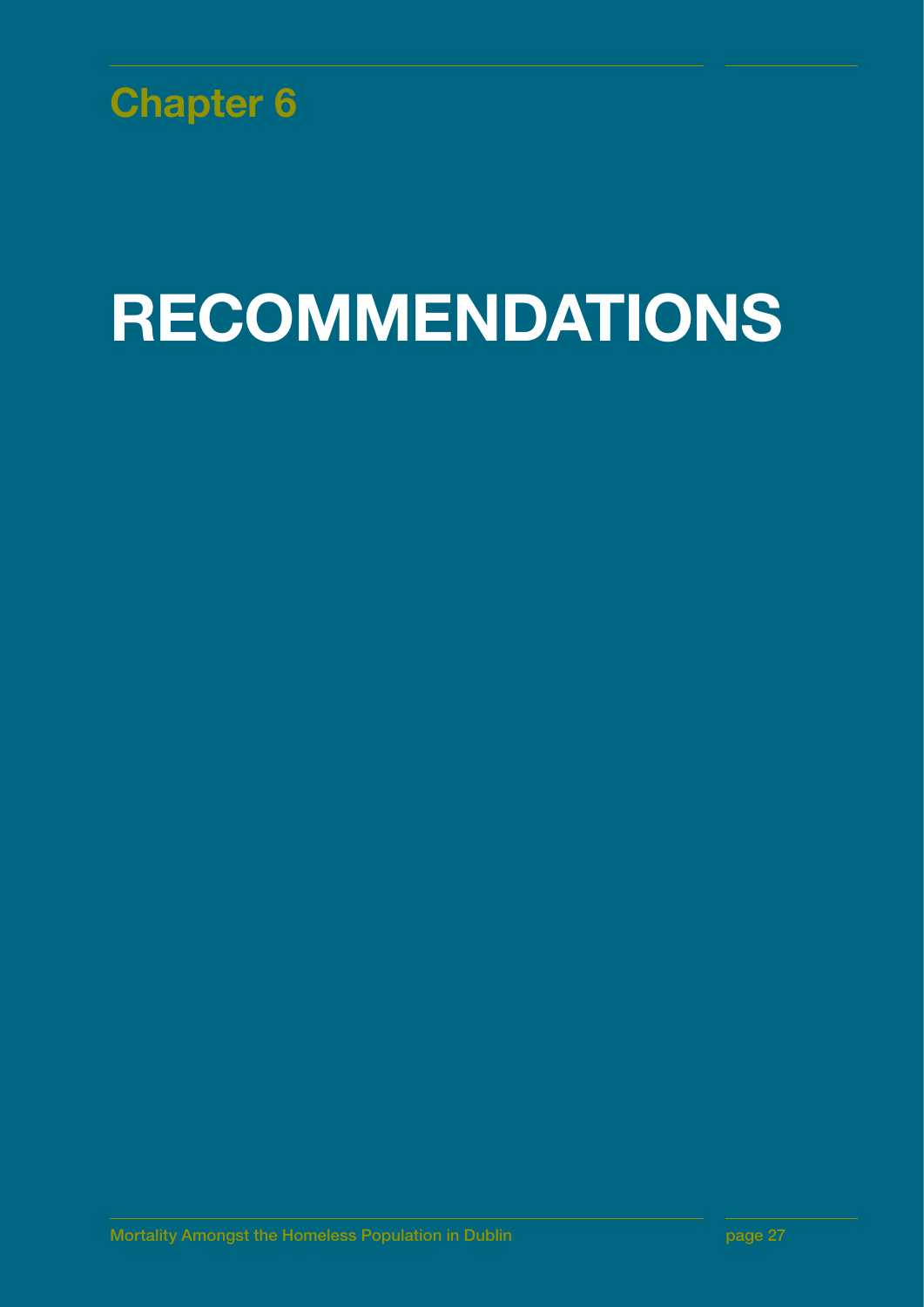Based on the findings of the report the following recommendations are made:

#### *1. Reform of current data capturing practices*

It is apparent from the findings that all deaths of homeless persons are not captured through the current death notification protocol in the Dublin Region as it is limited to deaths occurring in services or the deaths of service users who depart emergency accommodation to go to hospital/hospice. It is recommended that an annual audit, similar to that undertaken during this research, be undertaken to capture additional data relating to persons who are active services users (i.e., had an active record on PASS) who are known to have died although they may not have been accessing services at the time of their death. Adequate review and quality assurance systems should also be developed to ensure all death notifications contain basic information such as 'any known alias' in addition to full name, date of birth, date of death and place of death. This will assist with any possible death certificate searches. Also, the Policy of the Death of a service user in the Homeless Sector in Dublin (2012) should be updated to align to the HSE Safety Incident Management Policy (2014) and HSE Safeguarding Vulnerable Adults Policy (2014).

#### *2. Annual report of deaths occurring in homeless persons*

The Dublin Region Homeless Executive should produce an annual report of deaths occurring in homeless persons. The report should include a numerator and a denominator allowing for the production of standardised mortality ratios once general population data becomes available. Information should include the HSE minimum data sets required (HSE Safety Incident Management Policy 2014) on an Incident Reporting Form with basic demographic information, breakdown of where deaths occurred and, where possible, categories of cause of death. However, should resources permit the records of reported homeless deaths should be validated against death records at the General Register Office.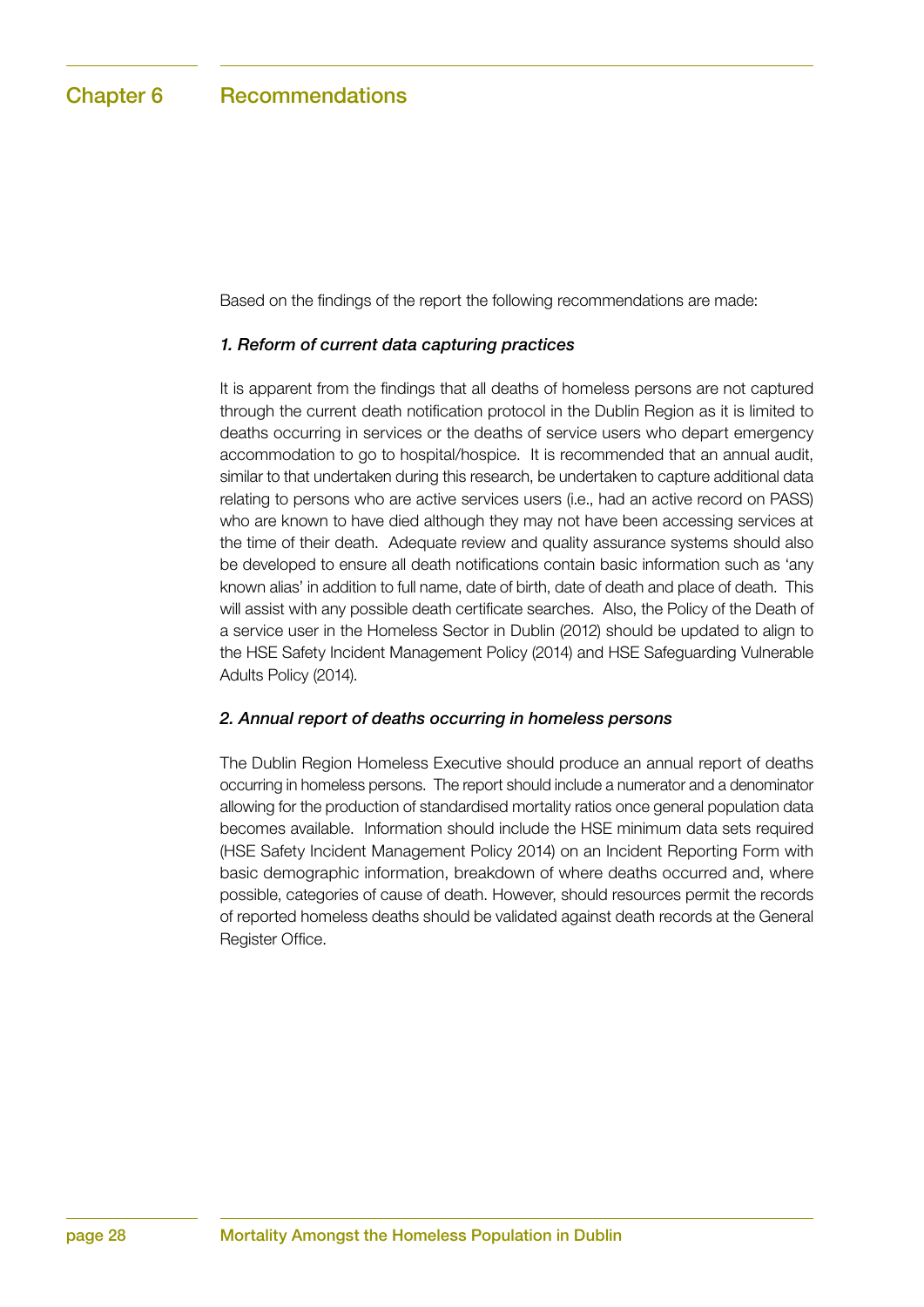#### *3. National reports*

The system of recording and reporting deaths should be rolled out nationally to the other eight local authority based regions<sup>c</sup> so data relating to all deaths in the state are available and national standardised mortality ratios can be produced.

#### *4. Explore the establishment of a group or committee to:*

- investigate how the local authority based regions' reports<sup>d</sup> can be used most effectively to inform policy, configure appropriate health and homeless services and improve health responses for homeless persons, and
- work towards an agreed definition of homelessness across sectors to facilitate greater comparability of research and more consistency in data collection and reporting methods.

Representatives from key stakeholders groups should come together including but not limited to homelessness, addiction and mental health services, coroner's office, hospice services, hospitals, and prison services.

c The 31 local authorities in the state are grouped into nine regions. Each region has a lead local authority responsible for the development and delivery of an action plan for the region. Dublin City Council is the lead local authority for the Dublin Region and action plan for the area is delivered and monitored through a Statutory Management group and Joint Homeless Consultative Forum on which all other local authorities in the region are represented alongside relevant statutory and NGO representatives

d The lead local authorities for homelessness in each region provide monthly reports on homelessness and detailed quarterly protocol reports to the Department of Housing, Planning and Local Government, which outline the number, and manner in which people are engaging with a range of prevention and placement services.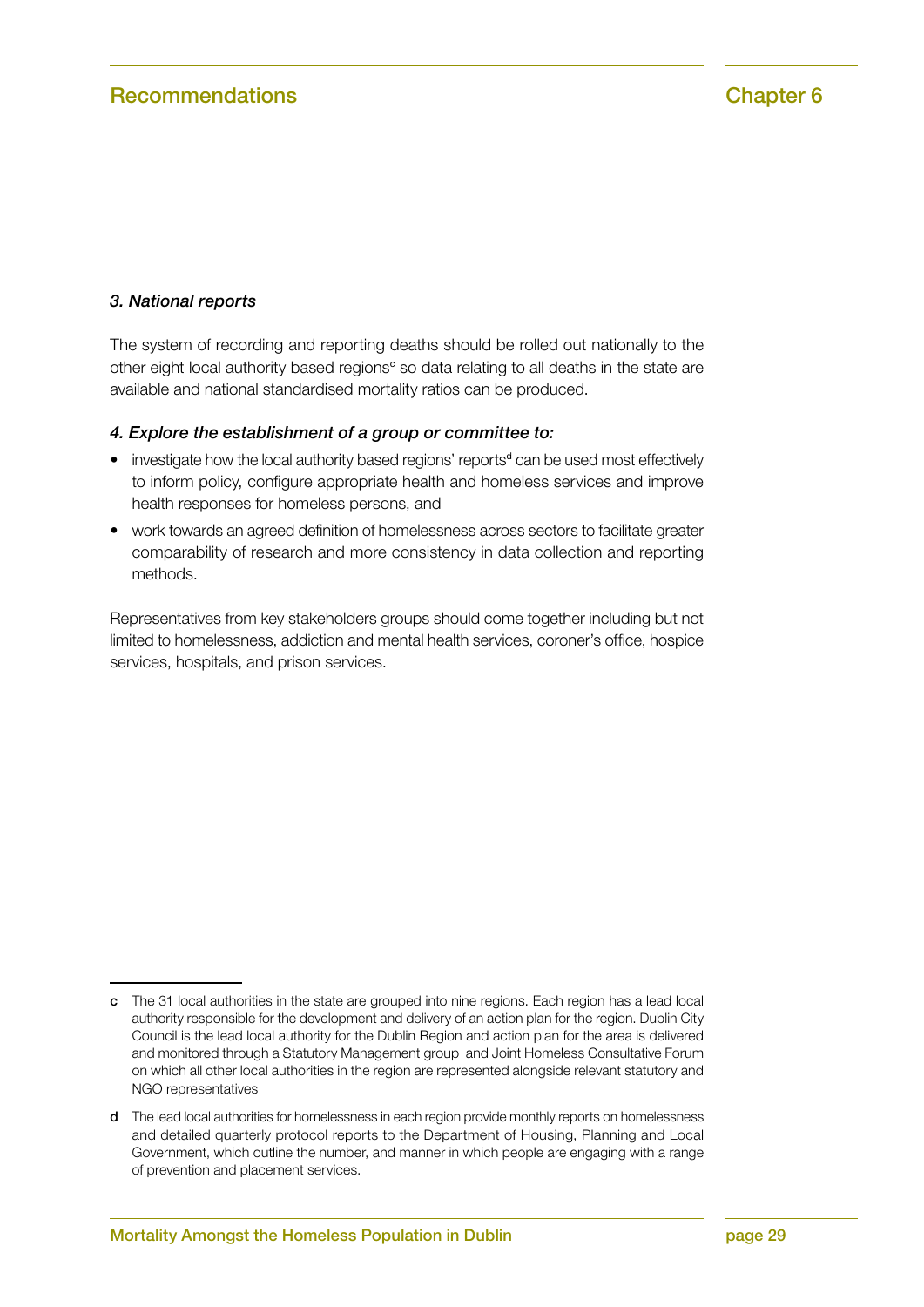| 1.  | Benjaminsen L, Dyb E, O'Sullivan E. The governance of homelessness in liberal and social democratic<br>welfare regimes: national strategies and models of intervention. European Journal of Homelessness<br>2009; 3.                                                                                  |
|-----|-------------------------------------------------------------------------------------------------------------------------------------------------------------------------------------------------------------------------------------------------------------------------------------------------------|
| 2.  | Busch-Geertsema V, Benjaminsen L, Hrast MF, Pleace N. Extent and Profile of Homelessness<br>in European Member States: A Statistical Update. FEANTSA; 2014.                                                                                                                                           |
| 3.  | Busch-Geertsema V, Culhane D, Fitzpatrick S. Developing a global framework for conceptualising<br>and measuring homelessness. Habitat International 2016; 55: 124-32.                                                                                                                                 |
| 4.  | Aubry T, Farrell S, Hwang SW, Calhoun M. Identifying the patterns of emergency shelter stays of<br>single individuals in Canadian cities of different sizes. Housing Studies 2013; 28: 910-27.                                                                                                        |
| 5.  | Culhane DP, Kuhn R. Patterns and determinants of public shelter utilization among homeless adults<br>in New York City and Philadelphia. Journal of Policy Analysis and Management 1998: 23-43.                                                                                                        |
| 6.  | North CS, Eyrich KM, Pollio DE, Spitznagel EL. Are rates of psychiatric disorders in the homeless<br>population changing? American Journal of Public Health 2004; 94: 103-8.                                                                                                                          |
| 7.  | Caton CL, Dominguez B, Schanzer B, et al. Risk factors for long-term homelessness: Findings from<br>a longitudinal study of first-time homeless single adults. American Journal of Public Health 2005; 95:<br>1753-9.                                                                                 |
| 8.  | Burt MR. What will it take to end homelessness?: Citeseer; 2001.                                                                                                                                                                                                                                      |
| 9.  | Nelson G, Aubry T, Lafrance A. A review of the literature on the effectiveness of housing and support,<br>assertive community treatment, and intensive case management interventions for persons with mental<br>illness who have been homeless. American Journal of Orthopsychiatry 2007; 77: 350-61. |
| 10. | Leung A, To M, Luong LD, et al. The effect of advance directive completion on hospital care among<br>homeless persons: A prospective cohort study. Journal of General Internal Medicine 2015; 30: S268.                                                                                               |
| 11. | <b>Culhane DP, Metraux S.</b> Rearranging the deck chairs or reallocating the lifeboats? Homelessness<br>assistance and its alternatives. Journal of the American Planning Association 2008; 74: 111-21.                                                                                              |
| 12. | Culhane DP, Kuhn R. Patterns and determinants of public shelter utilization among homeless adults<br>in Philadelphia and New York City. Journal of Policy Analysis and Management 1998; 17: 23-43.                                                                                                    |
| 13. | CSO. Homeless persons in Ireland: A special Census report. Dublin Central Statistics Office; 2012.                                                                                                                                                                                                    |
| 14. | Benjaminsen L, Andrade SB. Testing a Typology of Homelessness Across Welfare Regimes: Shelter<br>Use in Denmark and the USA. Housing Studies 2015; 30: 858-76.                                                                                                                                        |
| 15. | O'Donoghue Hynes B. Patterns of homeless emergency accomadation use in Dublin: how do we<br>compare? European Research Conference. Dublin; 2015.                                                                                                                                                      |
| 16. | Rabinovitch H, Pauly B, Zhao J. Assessing emergency shelter patterns to inform community<br>solutions to homelessness. Housing Studies 2016: 1-14.                                                                                                                                                    |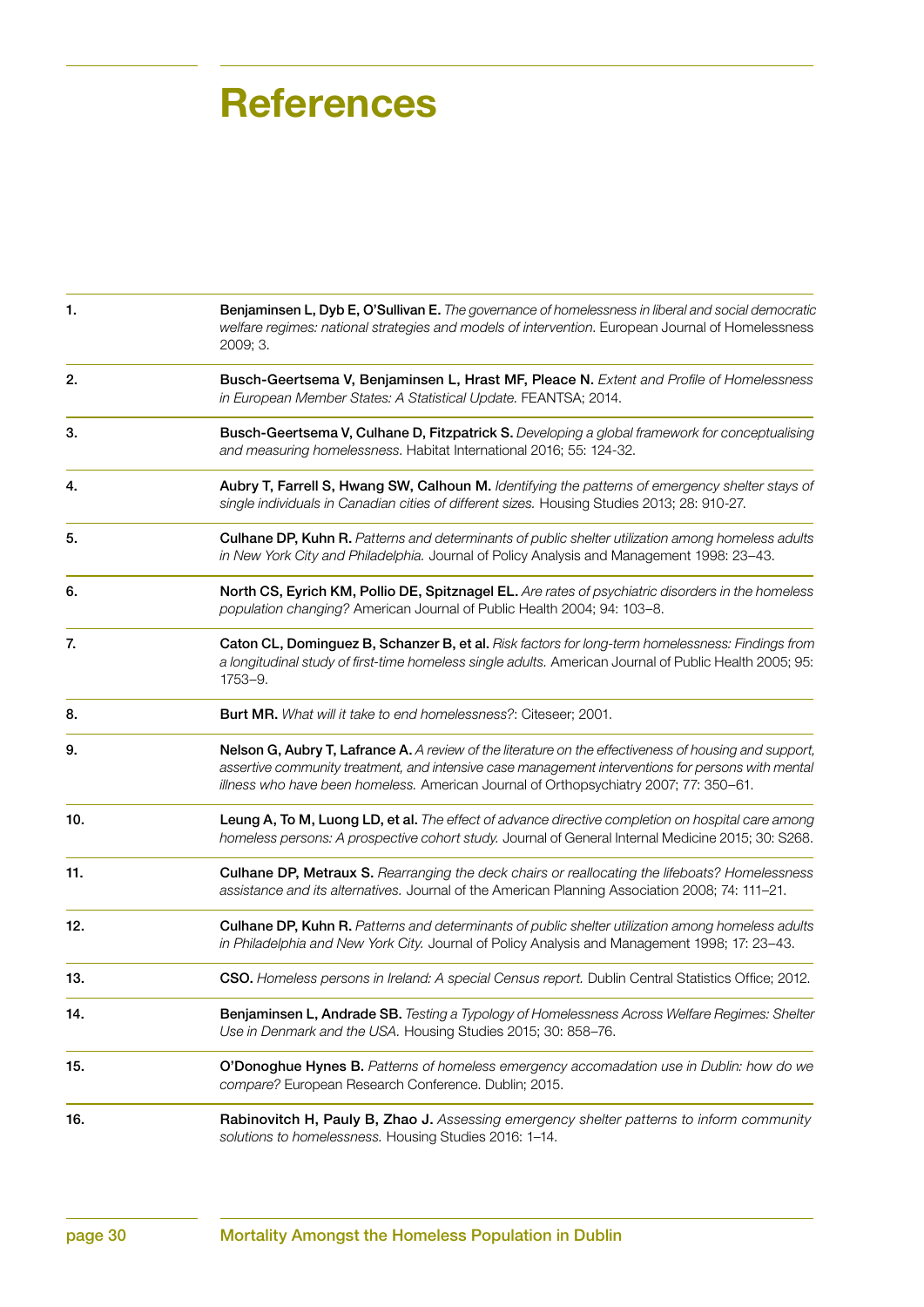| 17. | Kneebone RD, Bell M, Jackson N, Jadidzadeh A. Who Are The Homeless? Numbers, Trends and<br>Characteristics Of Those Without Homes in Calgary. Numbers, Trends and Characteristics of Those<br>Without Homes in Calgary (March 17, 2015) SPP Research Paper 2015. |
|-----|------------------------------------------------------------------------------------------------------------------------------------------------------------------------------------------------------------------------------------------------------------------|
| 18. | Kertesz SG, Crouch K, Milby JB, Cusimano RE, Schumacher JE. Housing first for homeless<br>persons with active addiction: are we overreaching? Milbank Quarterly 2009; 87: 495-534.                                                                               |
| 19. | Gelberg L, Andersen RM, Leake BD. The Behavioral Model for Vulnerable Populations: application<br>to medical care use and outcomes for homeless people. Health services research 2000; 34: 1273.                                                                 |
| 20. | Koegel P, Burnam MA, Farr RK. The prevalence of specific psychiatric disorders among homeless<br>individuals in the inner city of Los Angeles. Archives of General Psychiatry 1988; 45: 1085-92.                                                                 |
| 21. | Drake RE, Mueser KT, Clark RE, Wallach MA. The course, treatment, and outcome of substance<br>disorder in persons with severe mental illness. American Journal of Orthopsychiatry 1996; 66: 42.                                                                  |
| 22. | Goodman LA, Saxe L, Harvey M. Homelessness as psychological trauma: Broadening perspectives.<br>American Psychologist 1991; 46: 1219.                                                                                                                            |
| 23. | Brunette M, Mueser K, Drake R. A review of research on residential programs for people with<br>severe mental illness and co-occurring substance use disorders. Drug and Alcohol Review 2004;<br>23: 471-81.                                                      |
| 24. | <b>Daiski I.</b> Perspectives of homeless people on their health and health needs priorities. Journal of<br>Advanced Nursing 2007; 58: 273-81.                                                                                                                   |
| 25. | Mitka M. Chronic homeless in intervention spotlight. JAMA 2006; 295: 2344-5.                                                                                                                                                                                     |
| 26. | Health Research Board Treated problem alcohol use in Ireland: figures for 2013 from the National<br>Drug Treatment Reporting System. National Health Information Systems, Health Research Board;<br>2015.                                                        |
| 27. | Tsemberis S, Gulcur L, Nakae M. Housing first, consumer choice, and harm reduction for homeless<br>individuals with a dual diagnosis. American Journal of Public Health 2004; 94: 651-6.                                                                         |
| 28. | Slockers MT, Nusselder WJ, Looman CWN, Slockers CJT, Krol L, Van Beeck EF. The effect of<br>local policy actions on mortality among homeless people: a before-after study. European Journal of<br>Public Health 2015; 25: 290-2.                                 |
| 29. | Sjogren H, Eriksson A, Brostrom G, Ahlm K. Quantification of alcohol-related mortality in Sweden.<br>Alcohol Alcohol 2000; 35: 601-11.                                                                                                                           |
| 30. | Ohsaka T, Sakai Y, Kuroda K, Matoba R. [A survey of deaths of homeless people in Osaka City].<br>[Nihon koshu eisei zasshi] Japanese journal of public health 2003; 50: 686-96.                                                                                  |
| 31. | O'Connell JJ. Premature mortality in homeless populations: A review of the literature. Nashville, TN:<br>National Health Care for the Homeless Council 2005.                                                                                                     |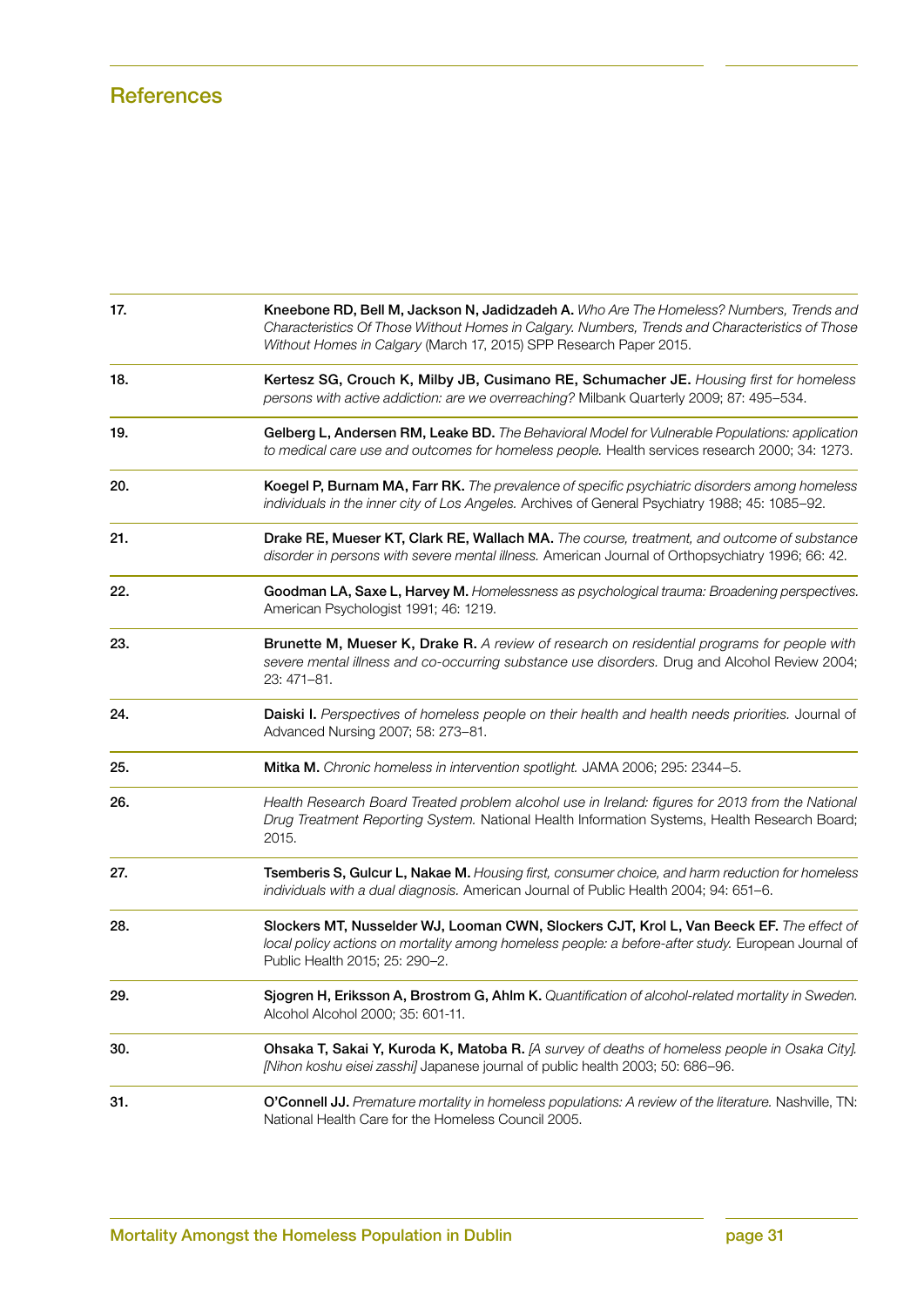| 32. | Rayburn RL, Pals H, Wright JD. Death, Drugs, and Disaster: Mortality Among New Orleans'<br>Homeless. Care Management Journals 2012; 13: 8–18.                                                                                                  |
|-----|------------------------------------------------------------------------------------------------------------------------------------------------------------------------------------------------------------------------------------------------|
| 33. | EMCDDA. European Drug Report 2015: Trends and Developments. Lisbon: EMCDDA; 2015.                                                                                                                                                              |
| 34. | Condon S, McDermid J. Dying on the Streets: Homeless deaths in British Columbia Canada.<br>Megaphone; 2014 November 2014.                                                                                                                      |
| 35. | Hwang SW. Mortality among men using homeless shelters in Toronto, Ontario. Jama 2000; 283:<br>$2152 - 7$ .                                                                                                                                     |
| 36. | O'Carroll A. Making Sense of Street Chaos: An Ethnographic Exploration of the Health Service Usage<br>of Homeless People in Dublin. University of Bath; 2015.                                                                                  |
| 37. | Brudney K, Dobkin J. Resurgent tuberculosis in New York City: human immunodeficiency virus,<br>homelessness, and the decline of tuberculosis control programs. American Review of Respiratory<br>Disease 1991; 144: 745-9.                     |
| 38. | Brudney K, Dobkin J. Resurgent tuberculosis in New York City: human immunodeficiency virus,<br>homelessness, and the decline of tuberculosis control programs. Journal of Public Health Policy 1992:<br>$435 - 50.$                            |
| 39. | Barnes M, Mundel T, Stannard S. Acute alcohol consumption aggravates the decline in muscle<br>performance following strenuous eccentric exercise. J Sci Med Sport 2009; 13: 189-93.                                                            |
| 40. | Torres RA, Mani S, Altholz J, Brickner PW. Human immunodeficiency virus infection among<br>homeless men in a New York City shelter: association with Mycobacterium tuberculosis infection.<br>Archives of Internal Medicine 1990; 150: 2030-6. |
| 41. | Hwang SW. Homelessness and health. Canadian medical association Journal 2001; 164: 229-33.                                                                                                                                                     |
| 42. | Gelberg L, Gallagher TC, Andersen RM, Koegel P. Competing priorities as a barrier to medical<br>care among homeless adults in Los Angeles. American journal of public health 1997; 87: 217-20.                                                 |
| 43. | O'Reily F, Barror S, Hannigan A, et al. Homelessness: An Unhealthy State. Health status, risk<br>behaviours and service utilisation among homeless people in two Irish cities. Dublin: The Partnership<br>for Health Equity 2015.              |
| 44. | Fein O. The influence of social class on health status. Journal of General Internal Medicine 1995; 10:<br>577-86.                                                                                                                              |
| 45. | Hibbs JR, Benner L, Klugman L, et al. Mortality in a cohort of homeless adults in Philadelphia. The<br>New England journal of medicine 1994; 331: 304-9.                                                                                       |
| 46. | Hwang SW, Orav EJ, O'Connell JJ, Lebow JM, Brennan TA. Causes of death in homeless adults<br>in Boston. Annals of Internal Medicine 1997; 126: 625-8.                                                                                          |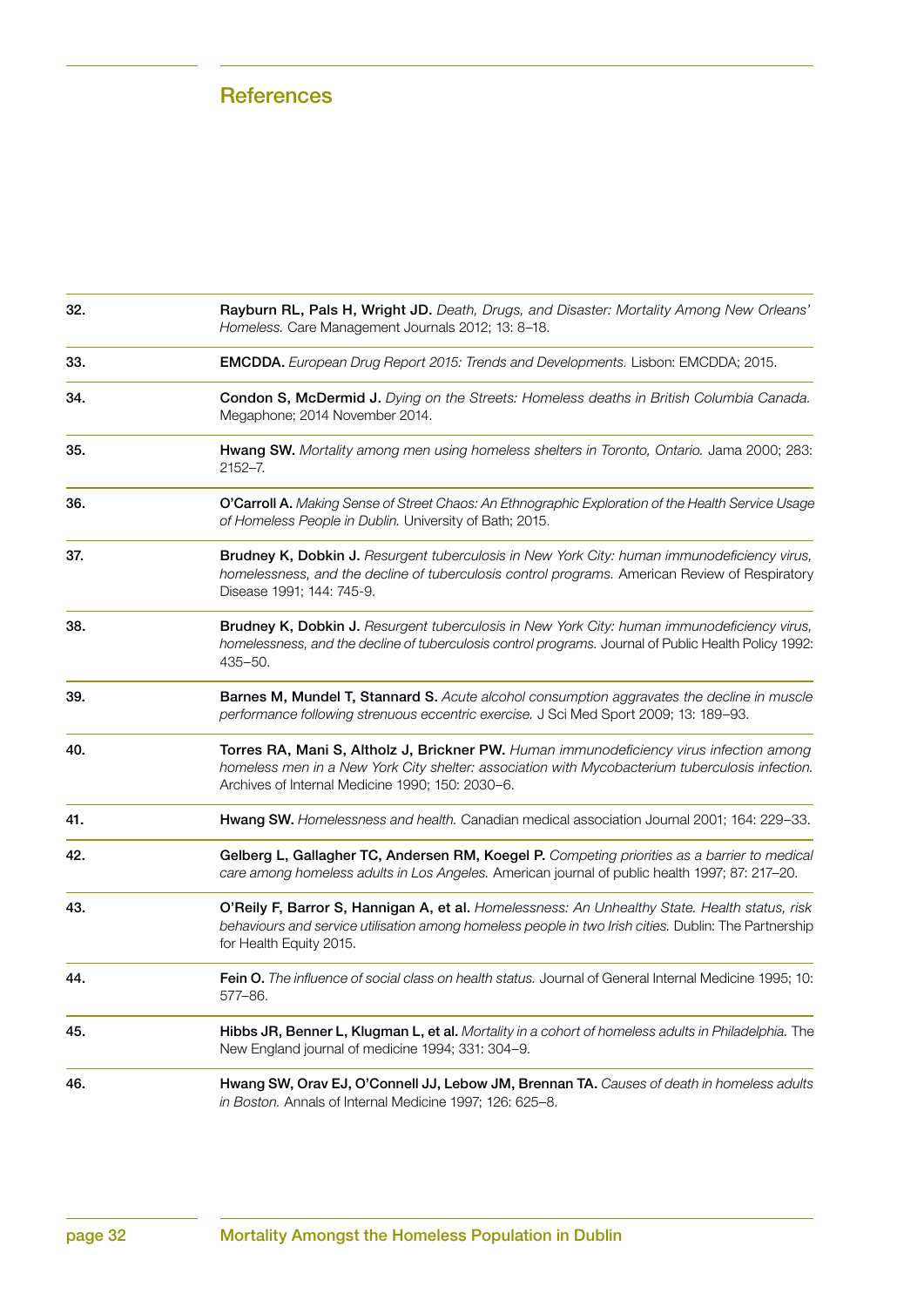| 47. | Barrow SM, Herman DB, Cordova P, Struening EL. Mortality among homeless shelter residents<br>in New York City. American Journal of Public Health 1999; 89: 529-34.                                                                     |
|-----|----------------------------------------------------------------------------------------------------------------------------------------------------------------------------------------------------------------------------------------|
| 48. | Baggett TP, Hwang SW, O'Connell JJ, et al. Mortality among homeless adults in Boston: shifts in<br>causes of death over a 15-year period. JAMA Internal Medicine 2013; 173: 189-95.                                                    |
| 49. | Hawke W, Davis M, Erlenbusch B. Dying without dignity: homeless deaths in Los Angeles County.<br>Los Angeles, CA: Los Angeles Coalition to End Hunger & Homelessness 2007.                                                             |
| 50. | Hanzlick R, Parrish RG. Deaths among the homeless in Fulton County, GA, 1988-90. Public Health<br>Reports 1993; 108: 488.                                                                                                              |
| 51. | Gambatese M, Madsen A, Marder D. Overdose fatality and surveillance as a method for understanding<br>mortality trends in homeless populations JAMA Intern Med. 2013 Feb 11;173(3):189-95. JAMA<br>Internal Medicine 2013; 173: 1264-5. |
| 52. | Hwang SW, Wilkins R, Tjepkema M, O'Campo PJ, Dunn JR. Mortality among residents of shelters,<br>rooming houses, and hotels in Canada: 11 year follow-up study. Bmj 2009; 339: b4036.                                                   |
| 53. | Roy E, Haley N, Boudreau JF, Leclerc P, Boivin JF. The Challenge of Understanding Mortality<br>Changes among Street Youth. Journal of Urban Health 2009: 1-7.                                                                          |
| 54. | Cheung AM, Hwang SW. Risk of death among homeless women: a cohort study and review of the<br>literature. CMAJ : Canadian Medical Association journal = journal de l'Association medicale canadienne<br>2004; 170: 1243-7.              |
| 55. | Lester H, Wright N, Heath I, Group RHIS. Developments in the provision of primary health care for<br>homeless people. The British Journal of General Practice 2002; 52: 91.                                                            |
| 56. | Morrison DS. Homelessness as an independent risk factor for mortality: results from a retrospective<br>cohort study. International Journal of Epidemiology 2009: dyp160.                                                               |
| 57. | Beijer U, Andréasson A, Ägren G, Fugelstad A. Mortality, mental disorders and addiction: A 5-year<br>follow-up of 82 homeless men in Stockholm. Nordic Journal of Psychiatry 2007; 61: 363-8.                                          |
| 58. | Beijer U, Andreasson S, Agren G, Fugelstad A. Mortality and causes of death among homeless<br>women and men in Stockholm. Scand J Public Health 2011; 39: 121-7.                                                                       |
| 59. | Nilsson SF, Hjorthøj CR, Erlangsen A, Nordentoft M. Suicide and unintentional injury mortality<br>among homeless people: a Danish nationwide register-based cohort study. The European Journal<br>of Public Health 2014; 24: 50-6.     |
| 60. | Grenier P. Still Dying for a Home: An Update of Crisis'1992 Investigation Into the Links Between<br>Homelessness, Health and Mortality. Crisis London; 1996.                                                                           |
| 61. | Babidge NC, Buhrich N, Butler T. Mortality among homeless people with schizophrenia in Sydney,<br>Australia: A 10-year follow-up. Acta Psychiatrica Scandinavica 2001; 103: 105-10.                                                    |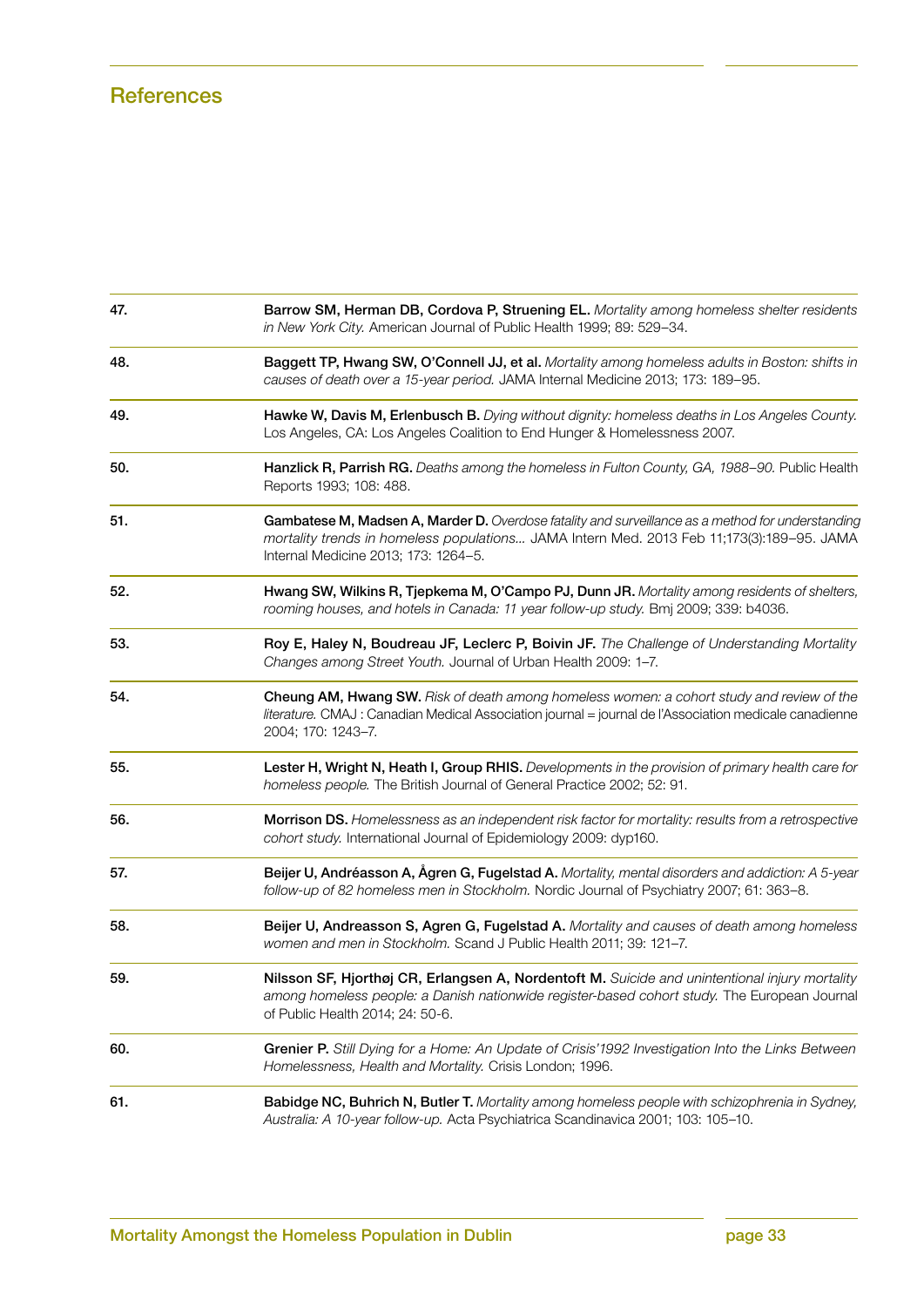| 62. | Moore CE, Warren R, Maclin Jr SD. Head and neck cancer disparity in underserved communities:<br>probable causes and the ethics involved. Journal of health care for the poor and underserved 2012;<br>23: 88-103.                                                                                                    |
|-----|----------------------------------------------------------------------------------------------------------------------------------------------------------------------------------------------------------------------------------------------------------------------------------------------------------------------|
| 63. | Moore CE, Durden F. Head and neck cancer screening in homeless communities: HEAL (Health<br>Education, Assessment, and Leadership). Journal of the National Medical Association 2010; 102: 811.                                                                                                                      |
| 64. | Hudson A, O'Neill J, McQuillan R. Exploring ENT cancer in homeless patients receiving palliative<br>care: a case series. Irish Journal of Medical Science 2016: Springer London, England; 2016. p. S162-S.                                                                                                           |
| 65. | Baggett TP, Hwang SW, O'Connell JJ, et al. Mortality among homeless adults in Boston: shifts in<br>causes of death over a 15-year period. JAMA internal medicine 2013; 173: 189-95.                                                                                                                                  |
| 66. | Baggett TP, Rigotti NA, Stringfellow E, Hwang SW, Orav EJ, O'Connell JJ. Mortality and causes<br>of death among homeless adults in Boston. Journal of General Internal Medicine 2011; 26: S234.                                                                                                                      |
| 67. | Cheung AM, Hwang SW. Risk of death among homeless women: a cohort study and review of the<br>literature. Canadian Medical Association Journal 2004; 170: 1243-7.                                                                                                                                                     |
| 68. | Vuillermoz C, Aouba A, Grout L, et al. Estimating the number of homeless deaths in France,<br>2008-2010. BMC public health 2014; 14: 1.                                                                                                                                                                              |
| 69. | Copeland L, Budd J, Robertson JR, Elton RA. Changing patterns in causes of death in a cohort<br>of injecting drug users, 1980-2001. Archives of Internal Medicine 2004; 164: 1214-20.                                                                                                                                |
| 70. | Evans JL, Tsui JI, Hahn JA, Davidson PJ, Lum PJ, Page K. Mortality among young injection drug<br>users in San Francisco: a 10-year follow-up of the UFO study. American journal of epidemiology 2012;<br>175: 302-8.                                                                                                 |
| 71. | Beijer U, Andreasson S, Ågren G, Fugelstad A. Mortality and causes of death among homeless<br>women and men in Stockholm. Scandinavian journal of public health 2011; 39: 121-7.                                                                                                                                     |
| 72. | Shaw M, Dorling D. Mortality among street youth in the UK. The Lancet 1998; 352: 743.                                                                                                                                                                                                                                |
| 73. | Nordentoft M, Wandall-Holm N. 10 year follow up study of mortality among users of hostels for<br>homeless people in Copenhagen. Bmj 2003; 327: 81.                                                                                                                                                                   |
| 74. | Harvey B, O'Sullivan E, McCafferty J-M. Critical perspectives on Irish homelessness. Perspectives<br>on Irish Homelessness: Past, Present and Future 2008: 9.                                                                                                                                                        |
| 75. | Maycock P, Corr M-L. Young people's homeless and housing pathways: key findings from a 6-year<br>qualitative longitudinal study. 2013.                                                                                                                                                                               |
| 76. | Baggett TP. Overdose fatality and surveillance as a method for understanding mortality trends in<br>homeless populations-reply JAMA Intern Med. 2013 Jul 8;173(13):1264-5; JAMA Intern Med. 2013<br>Feb 11;173(3):189-95; JAMA Intern Med. 2013 Jul 8;173(13):1264. JAMA Internal Medicine 2013; 173:<br>$1265 - 6.$ |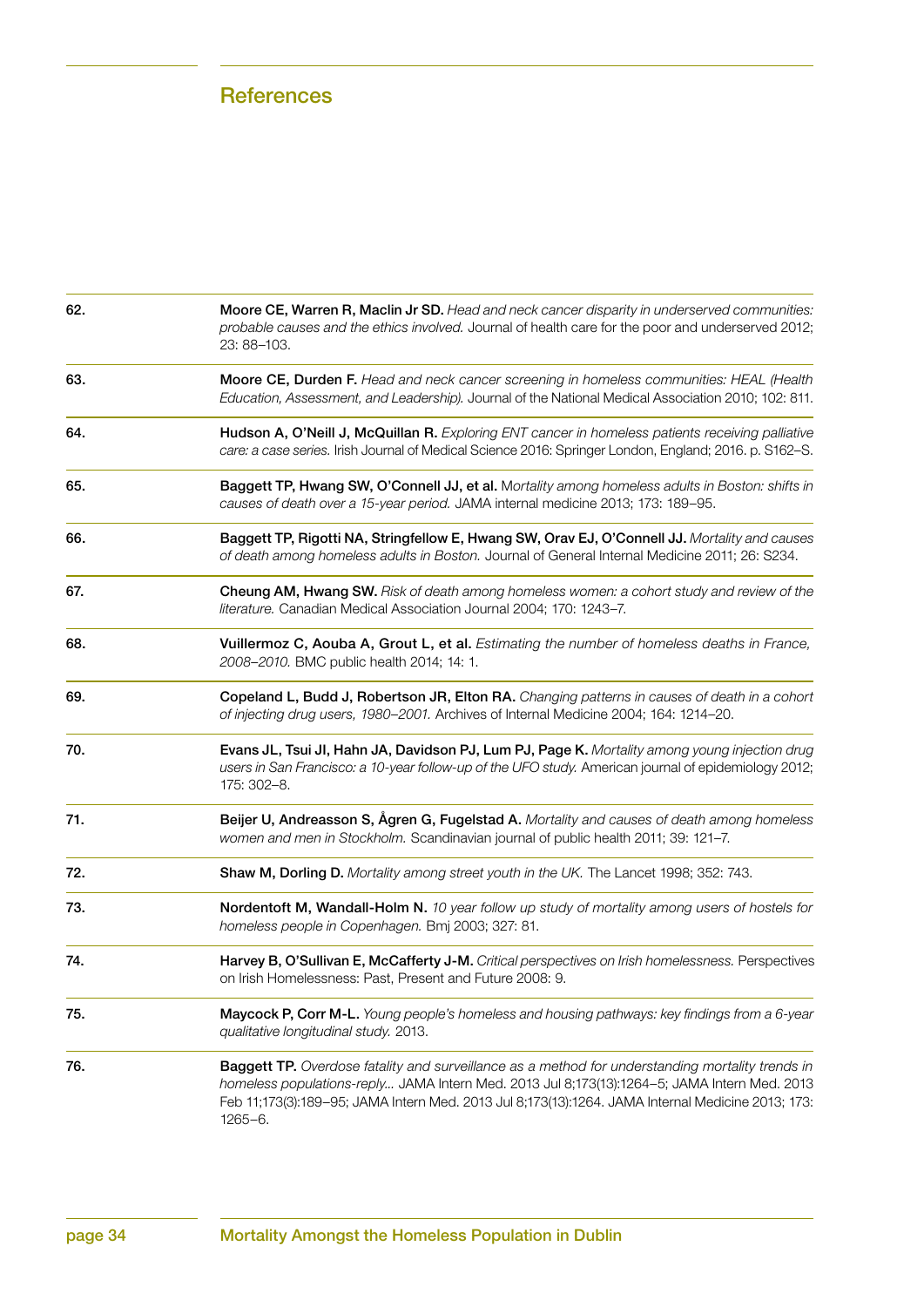| 77. | Vuillermoz C, Aouba A, Grout L, et al. Estimating the number of homeless deaths in France,<br>2008-2010. BMC Public Health 2014; 14: 690.                                                                        |
|-----|------------------------------------------------------------------------------------------------------------------------------------------------------------------------------------------------------------------|
| 78. | Vázquez C, Muñoz M, Sanz J. Lifetime and 12-month prevalence of DSM-III-R mental disorders<br>among the homeless in Madrid: a European study using the CIDI. Acta Psychiatrica Scandinavica<br>1997: 95: 523-30. |
| 79. | O'Connell JJ, Roncarati J, Reilly EC, et al. Old and sleeping rough: elderly homeless persons on<br>the streets of Boston. Care Management Journals 2004; 5: 101–6.                                              |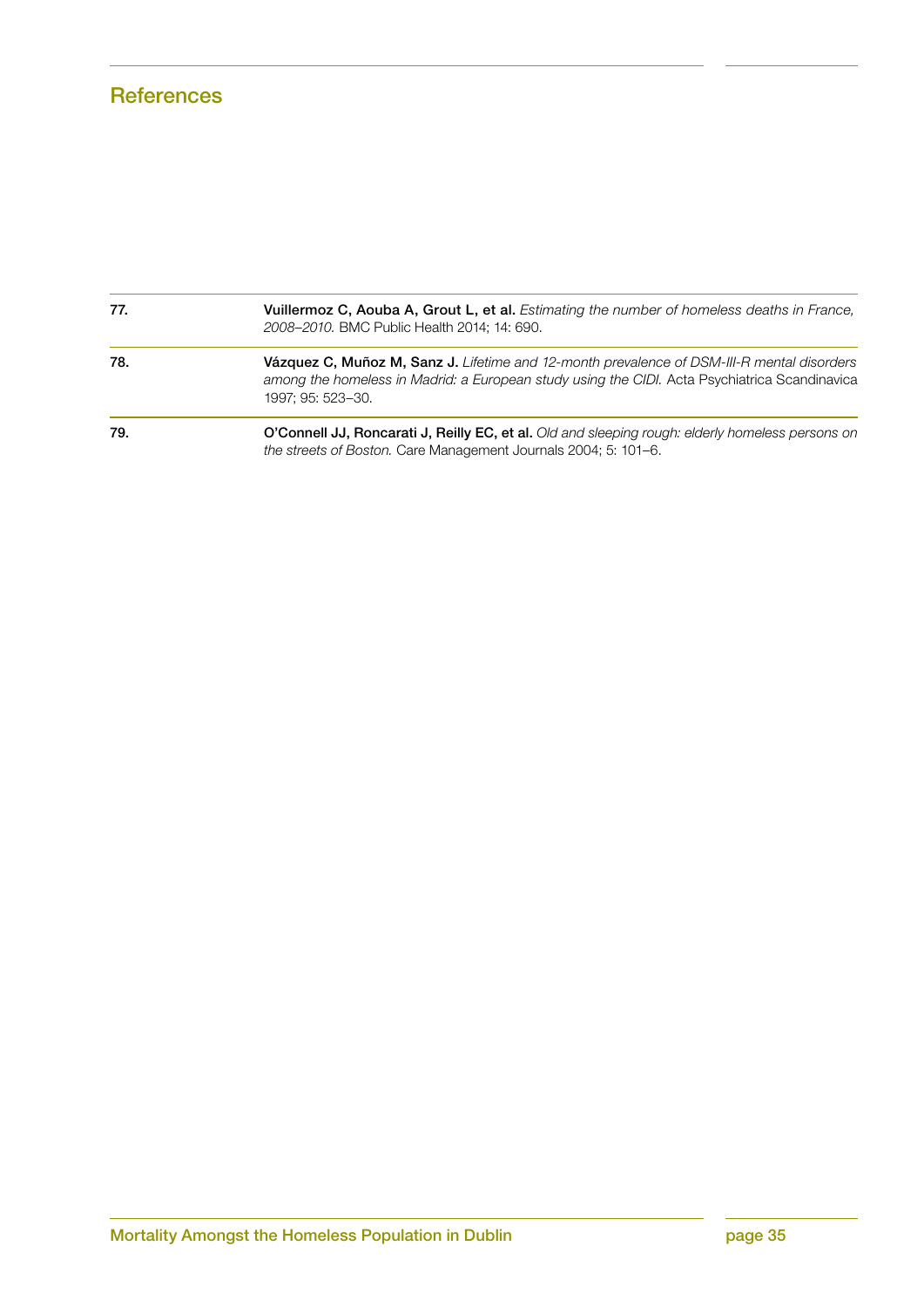## **Notes**